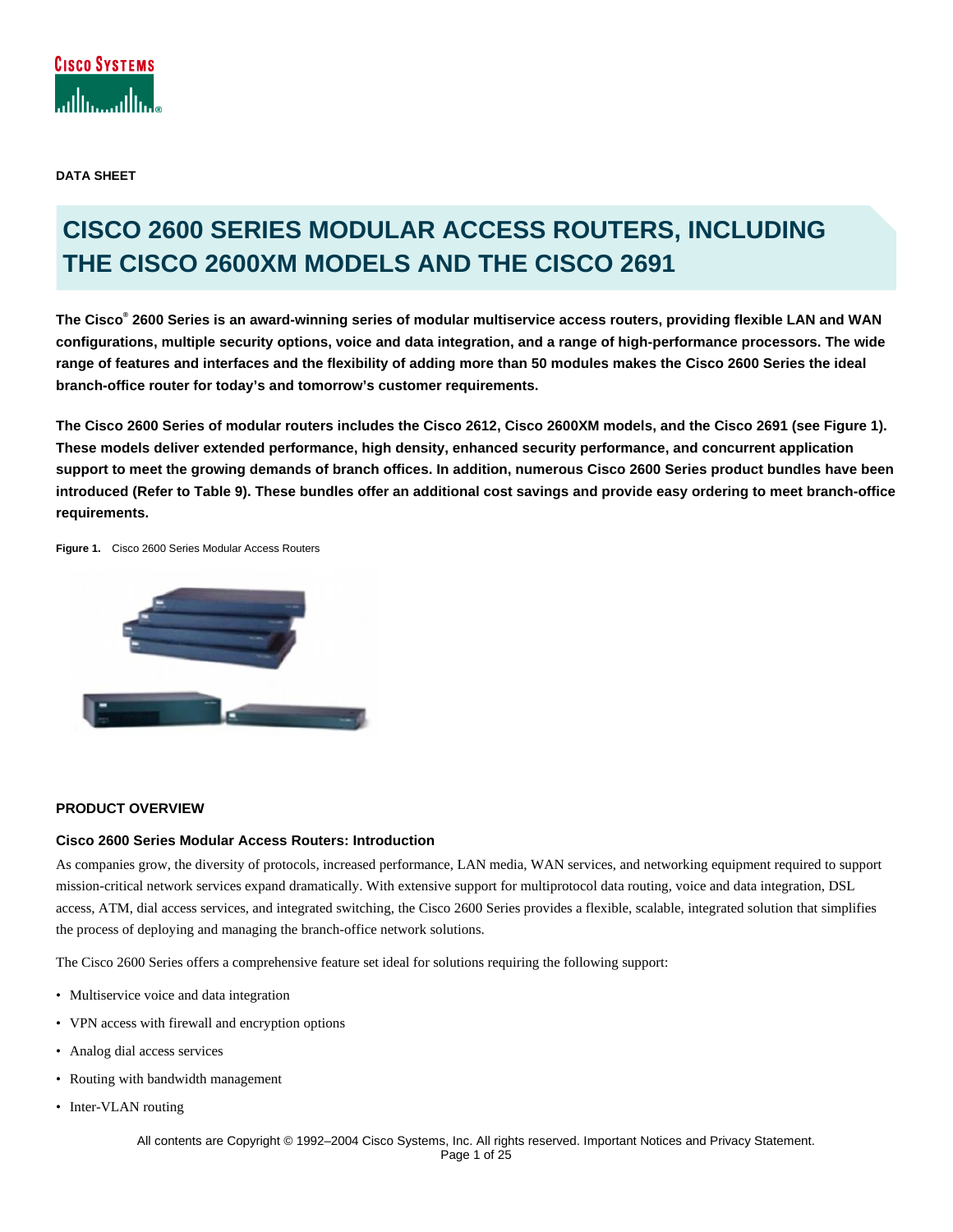- Delivery of high-speed business-class DSL access
- Cost-effective ATM access
- Integration of flexible routing and low-density switching
- Integration of content networking
- Integration of intrusion detection systems (IDSs)
- Integration of network analysis systems

The foundations of these solutions are the Cisco IOS<sup>®</sup> Software elements of security, availability, quality of service (QoS), manageability, and integration. Combined, these features support the delivery of distributed intelligence that extends to the branch office. By delivering powerful business tools and applications to the branch, enterprises can realize the business benefits of increased productivity, cost reductions, and scalable exchange of information.

The modular architecture of the Cisco 2600 Series allows interfaces to be upgraded to accommodate network expansion or changes in technology as new services and applications are deployed. Modular interfaces are shared with the Cisco 1700 and Cisco 3700 series, providing unrivaled investment protection and reducing the complexity of managing the remote network solution by integrating the functions of multiple, separate devices into a single, compact unit. Network modules available for the Cisco 2600 and Cisco 3700 series support a broad range of applications, including multiservice voice and data integration, integrated switching, analog and ISDN dial access, and serial device concentration.

The integration of field-installable advanced integration modules (AIMs) enhances the performance of the Cisco 2600 Series by offloading processor-intensive functions onto a dedicated coprocessor while preserving external interface slots for other applications. A variety of AIMs are currently supported on all Cisco 2600 and Cisco 3700 series routers, providing high-performance, hardware-assisted data compression, data encryption, ATM, and digital-signal-processor (DSP) functions for up to 30 digital voice channels.

Cisco Systems® delivers enterprise- and provider-class versatility, integration, and power to branch offices with the Cisco 2600 Series of modular access routers. The Cisco 2600XM models and the Cisco 2691, they provide a high degree of performance, service density, and flexibility to address evolving branch-office requirements.

#### **Cisco 2600 Series Modular Access Routers: Overview**

Driven by a powerful CPU processor along with high-performance DSPs and auxiliary processors on various interfaces, the Cisco 2600 Series supports the advanced QoS, security, and network integration features required in today's evolving branch offices (see Table 1).

Each of the Cisco 2610XM through Cisco 2651XM supports one network module slot, two WAN interface card (WIC) slots, and one AIM slot. One network module slot is provided on the Cisco 2691, offering the same format as the Cisco 2600XM Series of routers, but the Cisco 2691 also includes one additional WIC and AIM slot for applications that require increased service requirements. These slots share more than 50 different modules across three Cisco product lines-the Cisco 1700 Series, the Cisco 2600 Series, and the Cisco 3700 Series.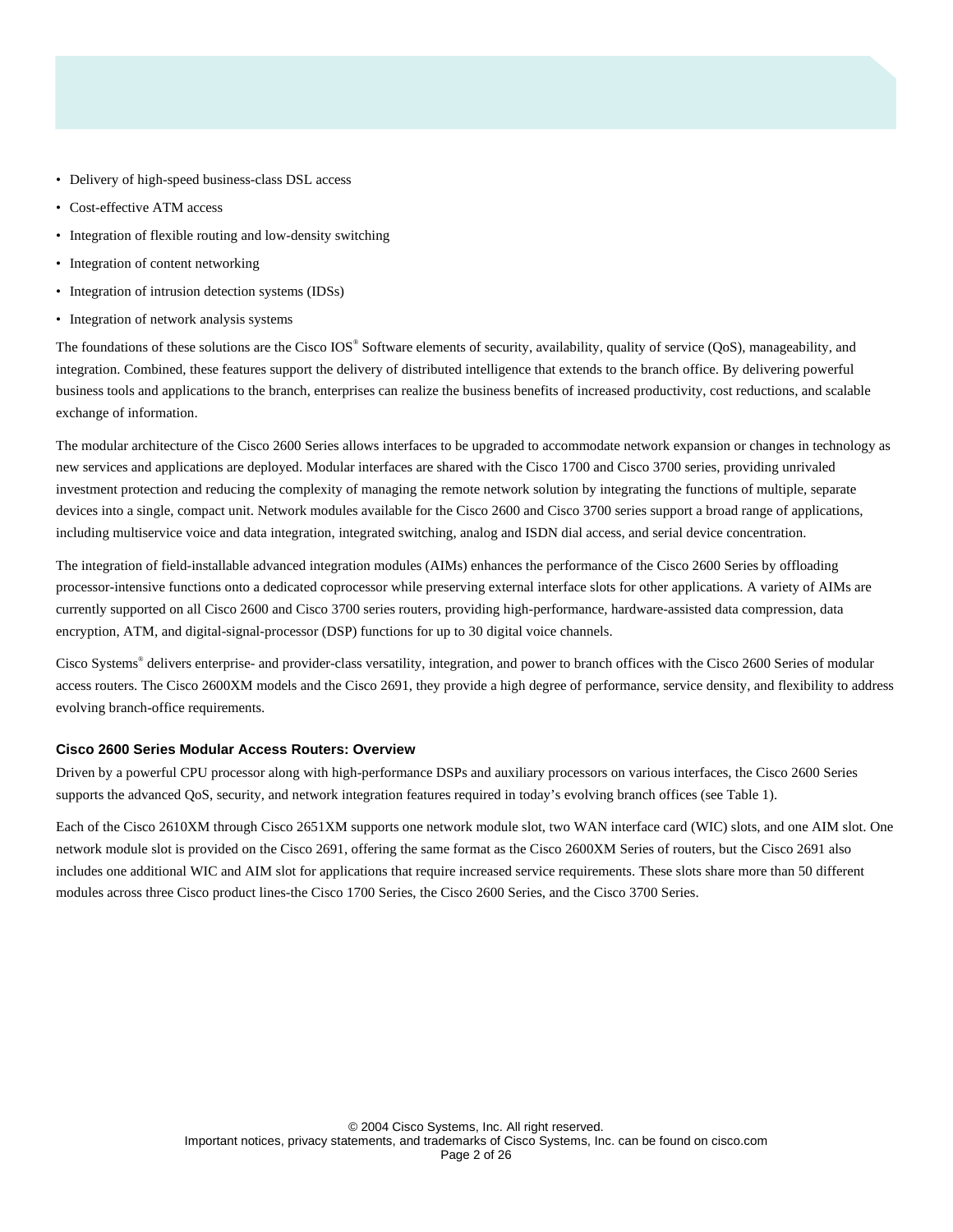#### **Table 1.** Platform Overview

| <b>Platform</b>                            | <b>Network</b><br><b>Modules</b> | <b>AIMs</b>      | <b>WICs</b>    | <b>Fixed LAN</b><br><b>Ports</b>         | Performance<br>(up to kpps) | <b>DRAM</b> (default<br><b>MB/maximum MB)</b> | <b>Flash Memory (default</b><br><b>MB/maximum MB)</b> | <b>Included</b><br><b>Cisco IOS</b><br><b>Software</b><br><b>Feature Set</b> |
|--------------------------------------------|----------------------------------|------------------|----------------|------------------------------------------|-----------------------------|-----------------------------------------------|-------------------------------------------------------|------------------------------------------------------------------------------|
| <b>Cisco 2610XM</b><br>and Cisco<br>2611XM | $\mathbf{1}$                     | $\mathbf{1}$     | $\overline{2}$ | 1 Fast<br>Ethernet/2<br>Fast<br>Ethernet | 20                          | 128/256                                       | 32/48                                                 | Cisco IOS<br>Software IP<br>Base                                             |
| <b>Cisco 2612</b>                          | $\mathbf{1}$                     | $\mathbf{1}$     | $\overline{2}$ | 1 Token<br>Ring/1<br>Ethernet            | 15                          | 32/64                                         | 8/16                                                  | Cisco IOS<br>Software IP<br>Base                                             |
| <b>Cisco 2620XM</b><br>and Cisco<br>2621XM | $\mathbf{1}$                     | $\mathbf{1}$     | 2              | 1 Fast<br>Ethernet/2<br>Fast<br>Ethernet | 30                          | 128/256                                       | 32/48                                                 | Cisco IOS<br>Software IP<br>Base                                             |
| <b>Cisco 2650XM</b><br>and Cisco<br>2651XM | $\mathbf{1}$                     | $\mathbf{1}$     | $\overline{2}$ | 1 Fast<br>Ethernet/2<br>Fast<br>Ethernet | 40                          | 256/256                                       | 32/48                                                 | Cisco IOS<br>Software IP<br>Base                                             |
| <b>Cisco 2691</b>                          | $\mathbf{1}$                     | $\boldsymbol{2}$ | 3              | 2 Fast<br>Ethernet                       | 70                          | 256/256                                       | 32/128                                                | Cisco IOS<br>Software IP<br>Base                                             |

#### **KEY FEATURES AND BENEFITS**

The Cisco 2600 Series supports a wide range of performance and scalability for branch-office networking solutions, allowing businesses to extend a cost-effective, transparent network infrastructure to the branch office with the following benefits:

- *Investment protection*—Support for field-upgradable, modular components on the Cisco 2600 Series allows customers to easily change network interfaces without a complete system upgrade of the entire branch-office network. The AIM slot(s) further protects investments by offering the expandability to support advanced services such as hardware-assisted data compression, data encryption, ATM data and voice access, or DSP digital voice applications.
- *Lower cost of ownership*—By integrating the functions of switches, channel service units (CSUs), data service units (DSUs), ISDN Network Termination 1 (NT1) devices, firewalls, modems, compression or encryption devices, and other equipment found in branch-office wiring closets in a single, compact unit, the Cisco 2600 Series provides a space-saving solution that is more manageable.
- *Integrated flexible routing and low-density switching*—With support of an optional 16-port 10/100 Cisco EtherSwitch® Network Module, branch offices can take advantage of the flexibility of integrated routing and switching functions in one unit for low port densities. This offers high-speed connections between individual desktops, servers, and other network resources in a single unit for Layer 2 and allows WAN connection at Layer 3 through the router. An optional external power chassis provides in-line power to IP phones and to Cisco Aironet® 802.11 base stations.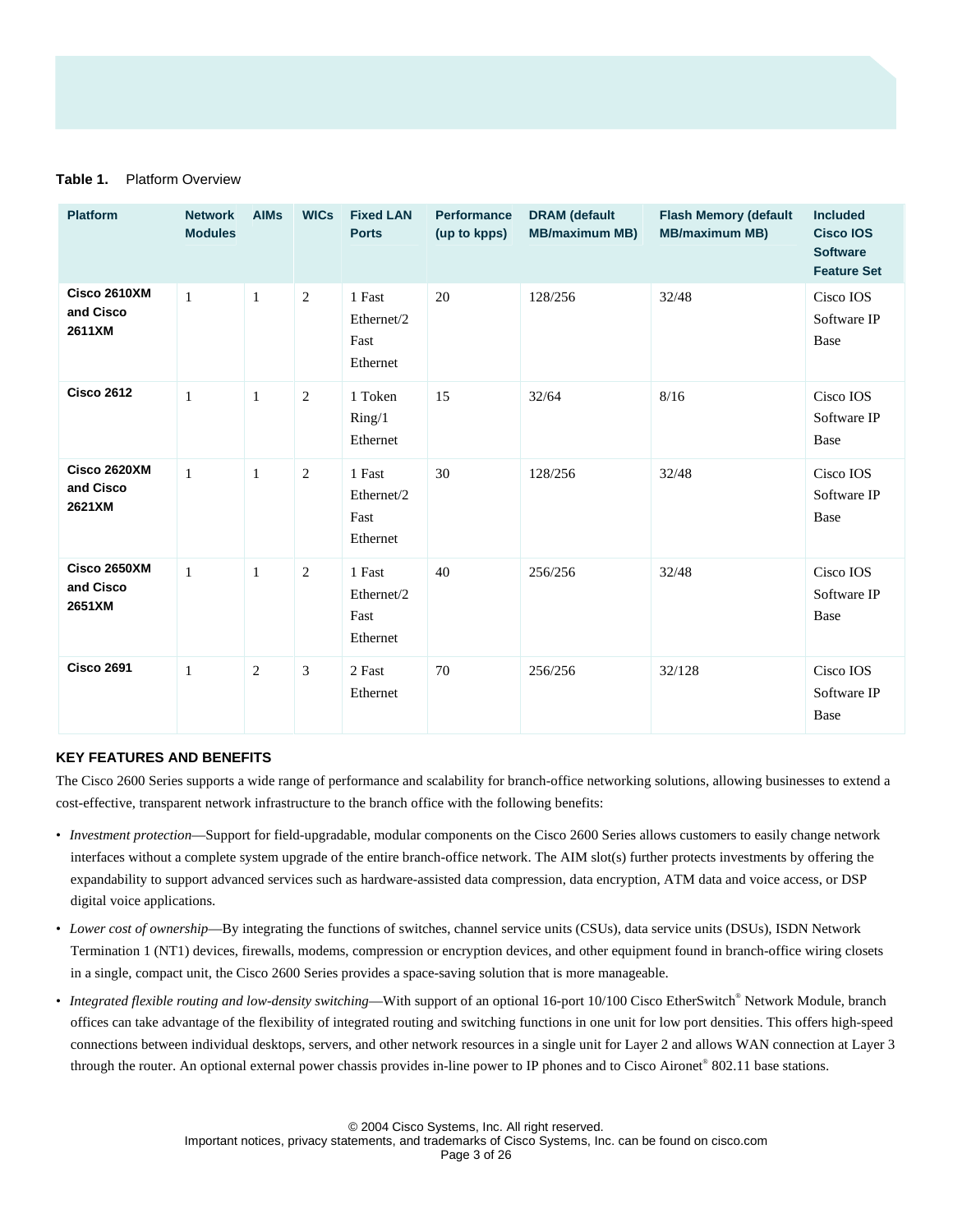- *Integration of content networking and branch-office routing*—With the integration of an optional content-engine network module with branchoffice routing, Cisco offers the industry's first and only router-integrated content-delivery system. Combining intelligent caching, content routing, and management with robust branch-office routing, WAN bandwidth is conserved for important branch IP services such as voice over IP (VoIP), while simplifying configuration, deployment, and operations.
- *Voice and data integration*—Cisco offers the industry's broadest, most scalable multiservice voice and data integration solution set. The Cisco 2600 Series allows network managers to provide scalable analog and digital telephony without investing in a one-time solution, giving enterprises greater control of their converged telephony needs. Using the voice and fax modules, the Cisco 2600 Series may be deployed in both VoIP and voice-over-Frame Relay (VoFR) networks. The packet voice trunk network module supports up to 60 simultaneous voice calls as well as supporting routing and other services. When used with the ATM AIM, voice over ATM (VoATM) using ATM Adaption Layer 2 (AAL2) or AAL5 can be deployed.
- *Enterprise and provider-class solution*—This solution meets the requirements of multiservice enterprises and their managed service customerpremises-equipment (CPE) providers with high-reliability features, multiple WAN connections, and the ability to migrate from data-only to timedivision multiplexing (TDM) voice and from data to packetized voice and data infrastructure.
- *Security*—With the integration of optional VPN modules, Cisco IOS Software-based firewalls and Intrusion Prevention System (IPS), contentengine network modules, or intrusion detection network modules, Cisco offers the industry's most robust and adaptable security solution for branch-office routers. VPN modules can be used to provide up to 10 times the performance over software-only encryption. Additionally, the new Cisco Intrusion Detection System Network Module allows decryption, tunnel termination, and traffic inspection at the first point of entry into the network while freeing the router CPU from process-intensive IDS tasks.
- *Business-class DSL connectivity*—With the WIC-ADSL, WIC-1ADSL-I-DG, WIC-1ADSL-DG, WIC-1SHDSL, and WIC-1SHDSL-V2 modules added to the Cisco 2600 Series offers a broad range of business-class broadband options with scalable performance, flexibility, and security for branch and regional offices. The Cisco 2600 Series provides an ideal solution for a variety of businesses requiring high-speed business-class DSL connectivity on a secure, high-performance modular platform.
- *Increased memory capacity on Cisco 2600XMs*—The memory capacity of the Cisco 2600XM platforms can now be increased to 256 MB of synchronous dynamic RAM (SDRAM) using a new 128-MB SDRAM dual in-line memory module (DIMM). This new 128-MB DIMM offers higher-density memory, providing the ability to support memory increases to 256 MB of DRAM (with the correct ROMmon).

The Cisco 2600 Series brings a cost-effective combination of versatility, integration, and increased performance to remote branch offices with the key features listed in Table 2.

#### **Table 2.** Cisco 2600 Series Benefits

| <b>Feature</b>                                                                                            |
|-----------------------------------------------------------------------------------------------------------|
| <b>Versatility and Investment Protection</b>                                                              |
| Modular Architecture that<br>Shares Interfaces with<br>Cisco 1700 and Cisco 3700<br><b>Series Routers</b> |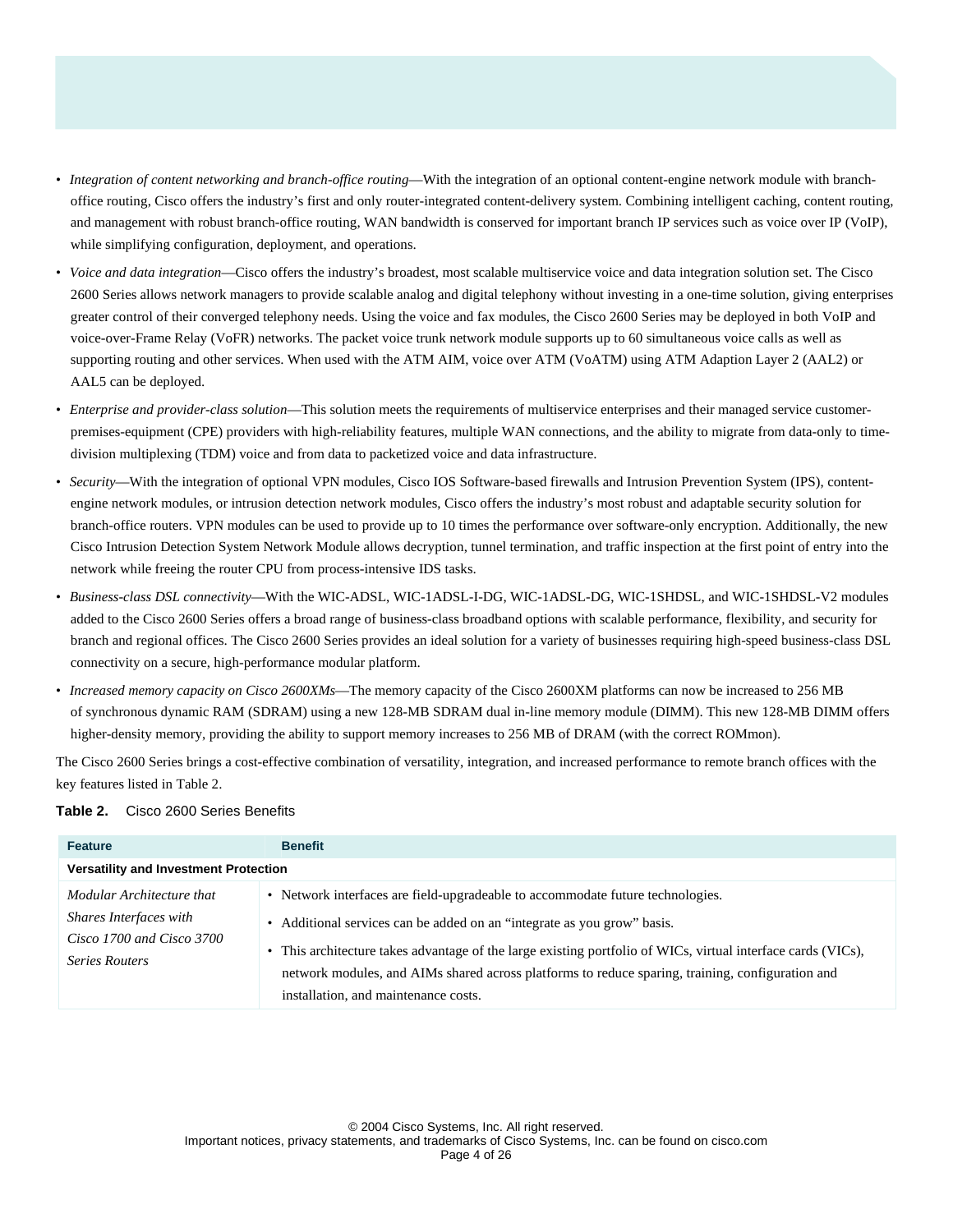| <b>Feature</b>                                              | <b>Benefit</b>                                                                                                                                                                                                                                                                                                                                                                                                                        |  |  |  |  |
|-------------------------------------------------------------|---------------------------------------------------------------------------------------------------------------------------------------------------------------------------------------------------------------------------------------------------------------------------------------------------------------------------------------------------------------------------------------------------------------------------------------|--|--|--|--|
| LAN and WAN Connectivity<br>Integrated into Chassis         | • Voice and WIC support can be used for WAN (data-only) connectivity and then redeployed to support<br>channelized voice and data or packet voice applications.                                                                                                                                                                                                                                                                       |  |  |  |  |
|                                                             | • The Cisco 2600 Series offers integrated 10/100 Ethernet ports on most platforms.                                                                                                                                                                                                                                                                                                                                                    |  |  |  |  |
|                                                             | • A combination of AIMs and WICs along with network modules provides greater flexibility to create new<br>configurations as requirements change.                                                                                                                                                                                                                                                                                      |  |  |  |  |
| Flexible IP Telephony and                                   | • The Cisco 2600 Series helps enable incremental migration from TDM infrastructure to IP telephony.                                                                                                                                                                                                                                                                                                                                   |  |  |  |  |
| Voice Gateway Configurations                                | • Support for optional embedded call processing using Cisco CME for up to 72 IP Phones.                                                                                                                                                                                                                                                                                                                                               |  |  |  |  |
|                                                             | • Support for up to a 100 mailboxes using the Cisco Unity® Express voice messaging system is possible with<br>the integration of an optional voice-mail AIM or network module.                                                                                                                                                                                                                                                        |  |  |  |  |
|                                                             | • The Cisco 2600 Series is compatible with over 90 percent of the world's TDM private branch exchanges<br>(PBXs).                                                                                                                                                                                                                                                                                                                     |  |  |  |  |
|                                                             | • The Cisco 2600 Series offers configuration options for higher density and mixed analog and digital<br>gateway configurations.                                                                                                                                                                                                                                                                                                       |  |  |  |  |
|                                                             | • New voice gateway bundles include the features needed for immediate integration of voice and data.                                                                                                                                                                                                                                                                                                                                  |  |  |  |  |
| <b>AIM Slot</b>                                             | • The architecture is expandable for integration of advanced services such as hardware-assisted data<br>compression, encryption, voice, and ATM.                                                                                                                                                                                                                                                                                      |  |  |  |  |
|                                                             | • The Cisco 2600 Series maximizes performance by offloading processor-intensive applications to a<br>coprocessor.                                                                                                                                                                                                                                                                                                                     |  |  |  |  |
|                                                             | • The AIM slot provides expanded services, freeing the network module slot for other applications.                                                                                                                                                                                                                                                                                                                                    |  |  |  |  |
| DC Power Supply Option<br>Platforms                         | • This platform allows deployment in DC power environments such as telecommunications carrier central<br>offices.                                                                                                                                                                                                                                                                                                                     |  |  |  |  |
| <b>Enterprise and Managed Service CPE-Class Performance</b> |                                                                                                                                                                                                                                                                                                                                                                                                                                       |  |  |  |  |
| High-Performance Architecture                               | • The Cisco 2600 Series offers support for advanced QoS features such as the Resource Reservation Protocol<br>(RSVP), Weighted Fair Queuing (WFQ), and IP Precedence to reduce recurring WAN costs.<br>• The Cisco 2600 Series offers support for cost-effective, software-based data compression and data<br>encryption.<br>• Integration of traditional networks is accomplished with data-link switching plus (DLSW+) and Advanced |  |  |  |  |
|                                                             | Peer-to-Peer Networking (APPN).                                                                                                                                                                                                                                                                                                                                                                                                       |  |  |  |  |
|                                                             | • High-speed routing performance of up to 70,000 packets per second offers maximum scalability to support<br>more concurrent functions (Cisco 2691).                                                                                                                                                                                                                                                                                  |  |  |  |  |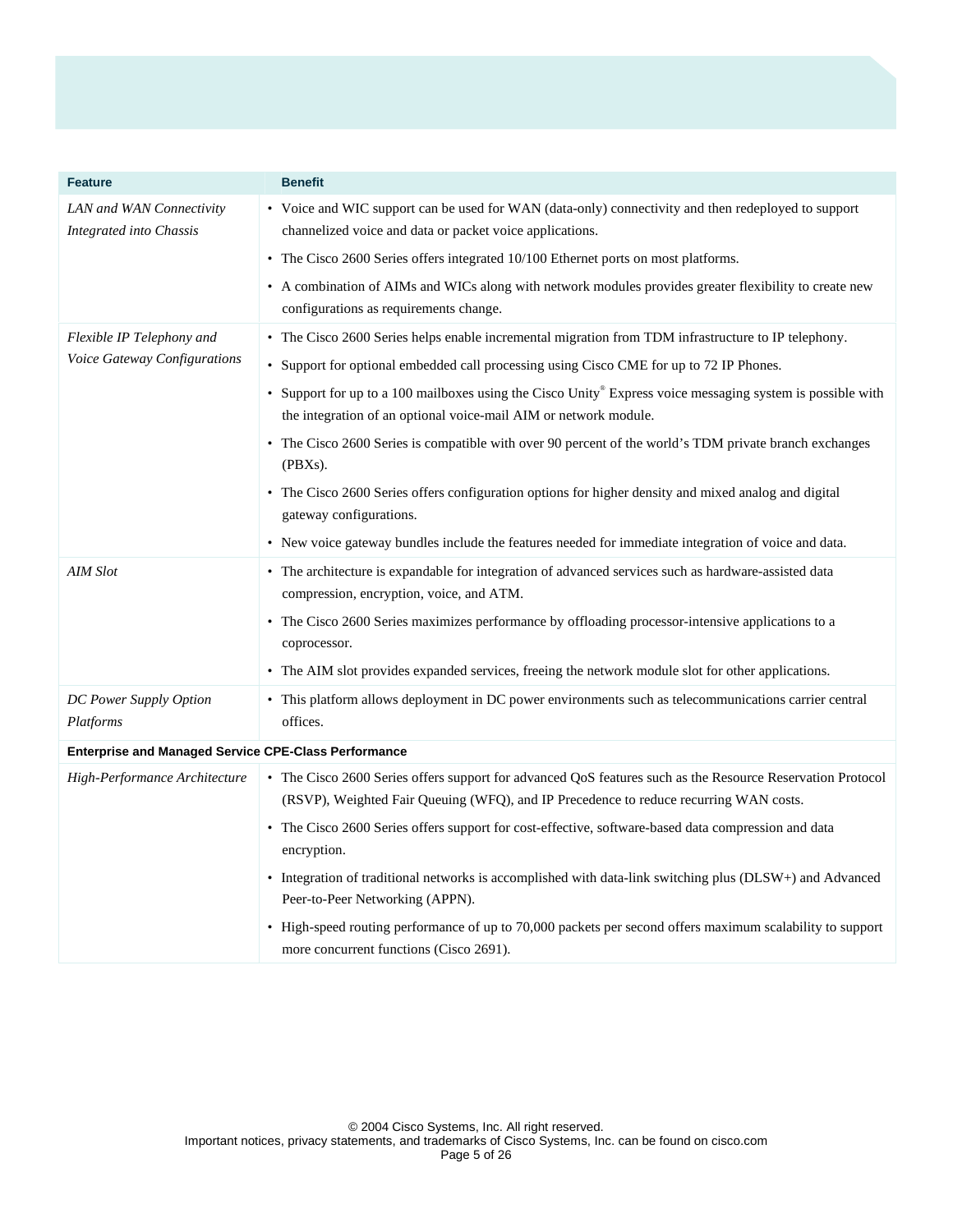| <b>Feature</b>                                                 | <b>Benefit</b>                                                                                                                                                                                                        |
|----------------------------------------------------------------|-----------------------------------------------------------------------------------------------------------------------------------------------------------------------------------------------------------------------|
| Security                                                       | • Cisco IOS Firewall feature sets provide support for advanced security features such as Context-Based<br>Access Control (CBAC), Java blocking, denial-of-service protection, intrusion prevention, and audit trails. |
|                                                                | • Network Admission Control (NAC) support provides Anti-virus protection and is available with an<br>optional upgrade to a Cisco IOS Security image.                                                                  |
|                                                                | • The high-performance architecture helps enable security features such as data encryption, tunneling, and<br>user authentication and authorization for VPN access.                                                   |
|                                                                | • The Cisco 2600 Series supports the Advanced Encryption Standard (AES).                                                                                                                                              |
|                                                                | • The Cisco 2600 Series offers optional encryption AIMs, providing up to 80 Mbps of encryption<br>performance.                                                                                                        |
|                                                                | • URL filtering is available onboard with an optional content-engine network module or externally with a PC<br>server running URL filtering software working in conjunction with IOS.                                 |
|                                                                | • Support for the Cisco Router and Security Device Manager (SDM) provides support faster and easier<br>deployment of security and WAN access features.                                                                |
|                                                                | • An optional IDS network module is available that is capable of monitoring up to.                                                                                                                                    |
|                                                                | • 45 Mbps of traffic and has support for over 1000 intrusion prevention signatures.                                                                                                                                   |
| Cisco IOS Software                                             | • The Cisco 2600 Series supports common Cisco IOS Software feature sets as used on the Cisco 2600 and<br>Cisco 3700 routers.                                                                                          |
|                                                                | • New releases of Cisco IOS Software add support for new services and applications.                                                                                                                                   |
|                                                                | • The Cisco 2600 Series helps enable end-to-end solution support for Cisco IOS Software-based QoS and<br>security mechanisms.                                                                                         |
|                                                                | • A full range of VoIP and security and routing features is available.                                                                                                                                                |
| <b>Reliability</b>                                             |                                                                                                                                                                                                                       |
| <b>Support for Optional Redundant</b><br>Power                 | • The Cisco 2600 Series accommodates an optional redundant power supply and minimizes network<br>downtime.                                                                                                            |
|                                                                | • The redundant power supply can be shared with other network components such as the Cisco Catalyst®<br>2950 Series to protect the network from downtime due to power failures.                                       |
| Survivable Remote Site<br>Telephony                            | • The Cisco 2600 Series helps enable branch offices to take advantage of centralized voice applications while<br>cost-effectively providing backup redundancy.                                                        |
| Dial-on-Demand Routing                                         | • The Cisco 2600 Series allows automatic backup of WAN connection in case of a primary link failure.                                                                                                                  |
| QoS                                                            |                                                                                                                                                                                                                       |
| Full Support for Cisco IOS<br>Software-Based QoS<br>Mechanisms | • The Cisco 2600 Series allows enhanced use of network resources and guarantees quality, reliability, and<br>efficiency in voice and data service delivery.                                                           |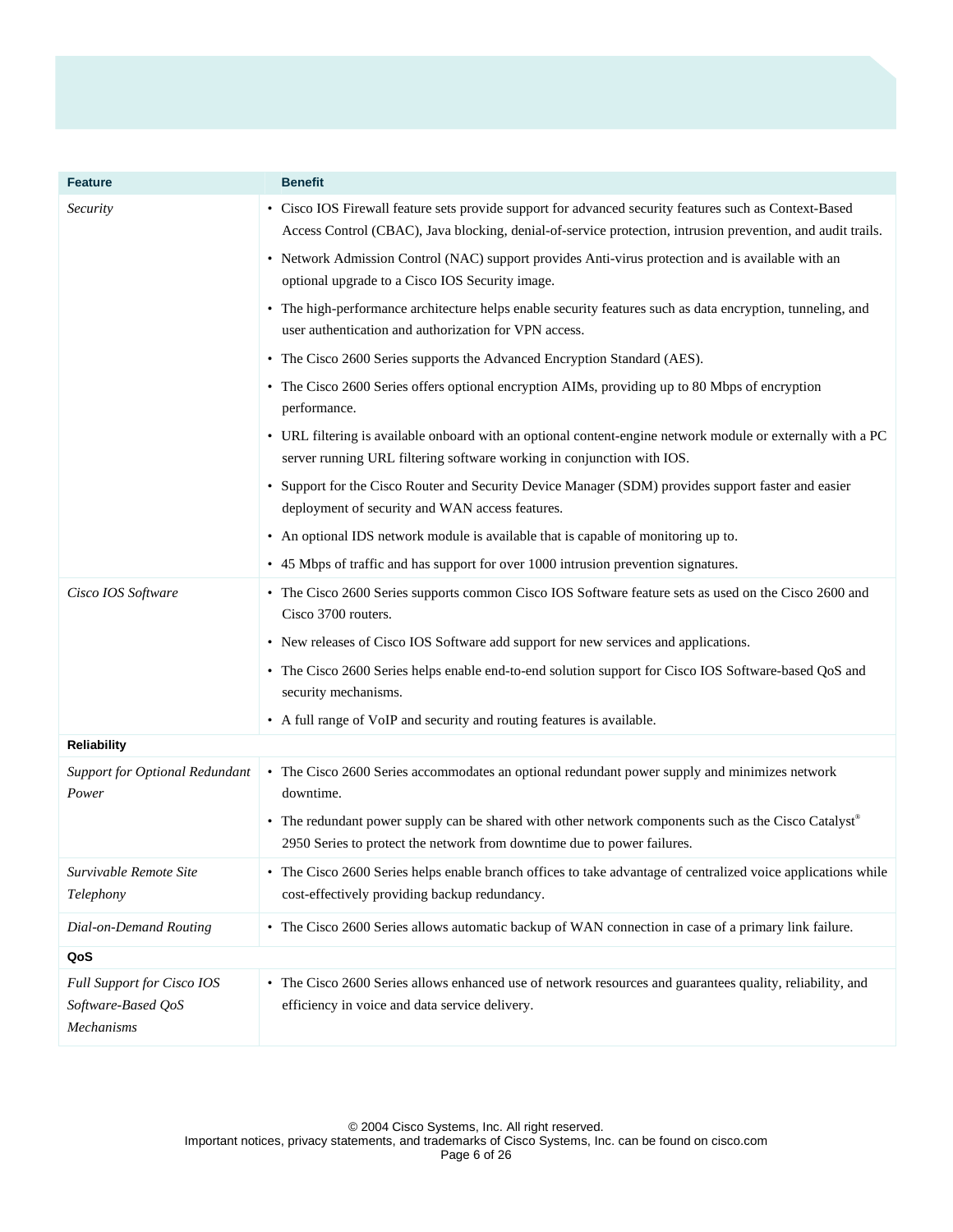| <b>Feature</b>                                                                      | <b>Benefit</b>                                                                                                                                                                                                                                                                                                                                          |
|-------------------------------------------------------------------------------------|---------------------------------------------------------------------------------------------------------------------------------------------------------------------------------------------------------------------------------------------------------------------------------------------------------------------------------------------------------|
| <b>Simplified Management</b>                                                        |                                                                                                                                                                                                                                                                                                                                                         |
| Cisco Router and Security<br>Device Manager (SDM)                                   | • The Cisco SDM is an intuitive, easy-to-use, Web-based device management tool embedded within the<br>Cisco IOS Software access routers. The Cisco SDM helps enable resellers and customers to quickly and<br>easily deploy, configure, and monitor a Cisco access router without requiring knowledge of the Cisco IOS<br>Command-Line Interface (CLI). |
| Integrated CSU and DSU,<br>Add/Drop Multiplexers, Analog<br>Modems, and NT1 Options | • This integration helps enable remote management of all CPE elements for higher network availability and<br>lower operational costs.                                                                                                                                                                                                                   |
| <b>Enhanced Setup Feature</b>                                                       | • Context-sensitive questions guide the user through the router configuration process, allowing faster<br>deployment.                                                                                                                                                                                                                                   |
| <b>Support for Cisco AutoInstall</b>                                                | • Remote routers are configured automatically across a WAN connection to save the cost of sending<br>technical staff to the remote site.                                                                                                                                                                                                                |
| <i>VLAN Support</i>                                                                 | • VLAN support enables inter-VLAN routing with the Cisco Inter-Switch Link (ISL) protocol and 802.1Q.                                                                                                                                                                                                                                                   |

#### **Cisco 2600 Series Hardware and Software Options**

Cisco 2600 Series routers offer a choice of Ethernet, Token Ring, and autosensing 10/100 Ethernet LAN interfaces. In addition, depending on the model, one network module slot, two or three WIC slots, and one or two AIM slots as well as one 115.2-kbps console port and one 115.2-kbps auxiliary asynchronous port are offered.

#### **Network Module Options**

Network modules help enable the Cisco 2600 Series to be customized to meet the needs of virtually any branch office. These modules support a broad range of applications, including multiservice voice and data integration, analog and ISDN dial access, ATM access, integration of low-density switching, IDSs, content networking, and serial device concentration (refer to Table 5 for the complete list of supported network modules for the Cisco 2600 Series). Other advantages of the network module are to provide integrated services onto one platform for greater management of services and ease of operations. By offering network modules such as the Cisco EtherSwitch Network Module, content engine, network analysis, and intrusion detection network modules, more services are integrated onto a single platform. These modules provide the advantage of integrating switching, content networking, or intrusion detection with routing onto one platform for greater management and ease of operation.

The Cisco 16-Port 10/100 EtherSwitch Network Module combines robust Layer 3 flexible WAN routing with low-density line-rate Layer 2 switching, providing straightforward configuration, easy deployment, and integrated management in a single platform (see Figure 2). The Cisco EtherSwitch modules use the powerful features available in both Cisco IOS Software and Cisco Catalyst switching, with hardware supporting 802.1p Layer 2 prioritization, while Cisco IOS Software supports Layer 3 Differentiated Services (DiffServ) and class-of-service (CoS) markings for critical business data.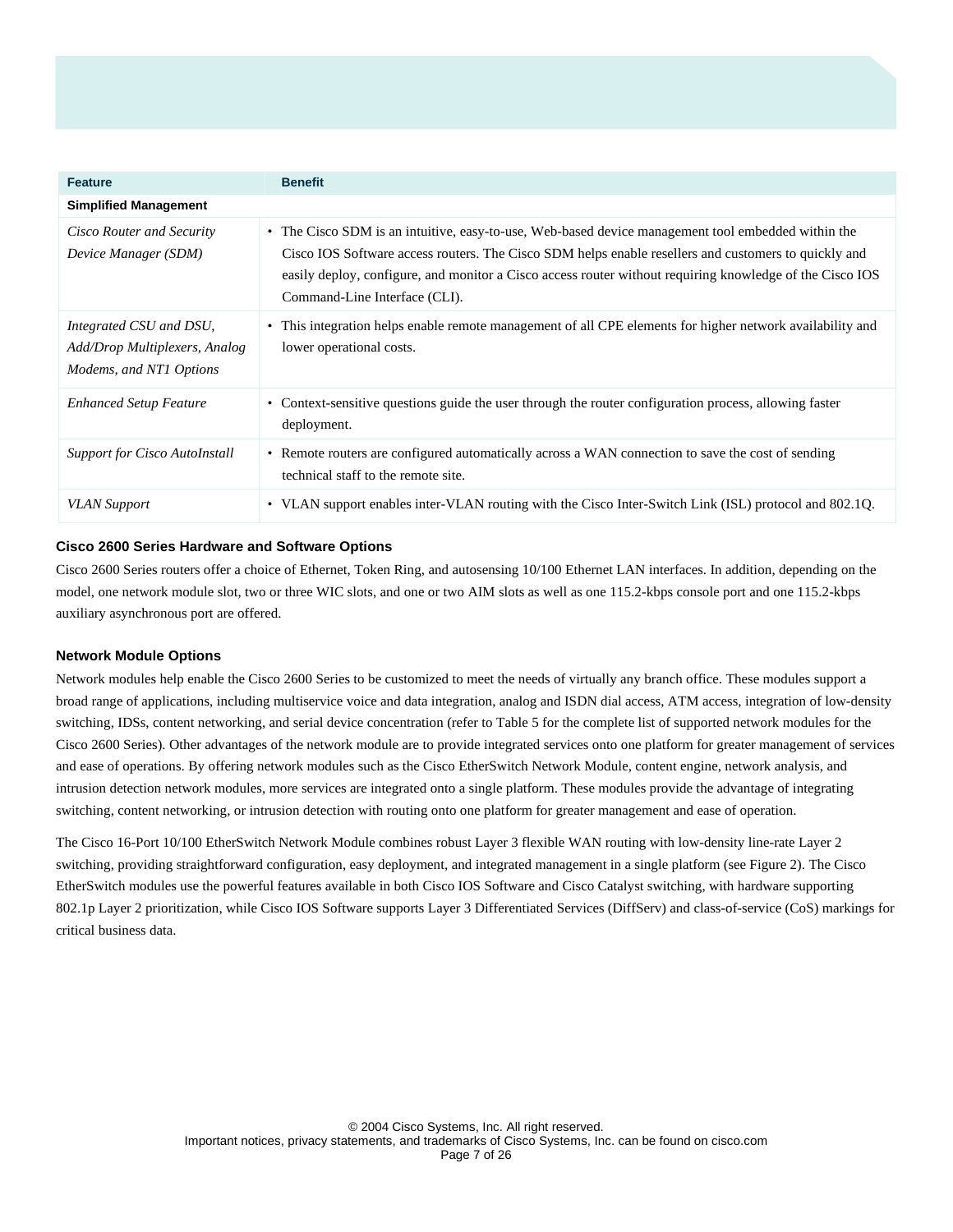**Figure 2.** Cisco 16-Port EtherSwitch Network Module



Cisco content-engine network modules offer the industry's first and only router-integrated content-delivery system (see Figure 3). Combining intelligent caching, content routing, and management with robust branch-office routing conserves WAN bandwidth for important branch IP services such as VoIP, while simplifying configuration, deployment, and operation.

**Figure 3.** Cisco Content Engine Network Modules



The Cisco IDS Network Module is part of the Cisco integrated IDS network security solutions that help enable organizations to protect assets and reduce operating costs (see Figure 4).

The Cisco IDS Network Module is an integrated network module that delivers full-featured intrusion protection. The network module runs the latest Cisco IDS Sensor Software and is at feature and function parity with the Cisco IDS Sensor portfolio. For the first time you can now locate IDS as an integral part of the branch-office router, and monitor traffic from all interfaces on that router. If VPN generic routing encapsulation (GRE) and IP Security (IPSec) tunnels are terminating at the router, the module can monitor the decrypted traffic through collaboration with IPSec VPN and GRE traffic-an industry first in VPN deployments. The network module can be deployed at branch offices and used to protect branch-office networks, thereby isolating threats from the corporate site.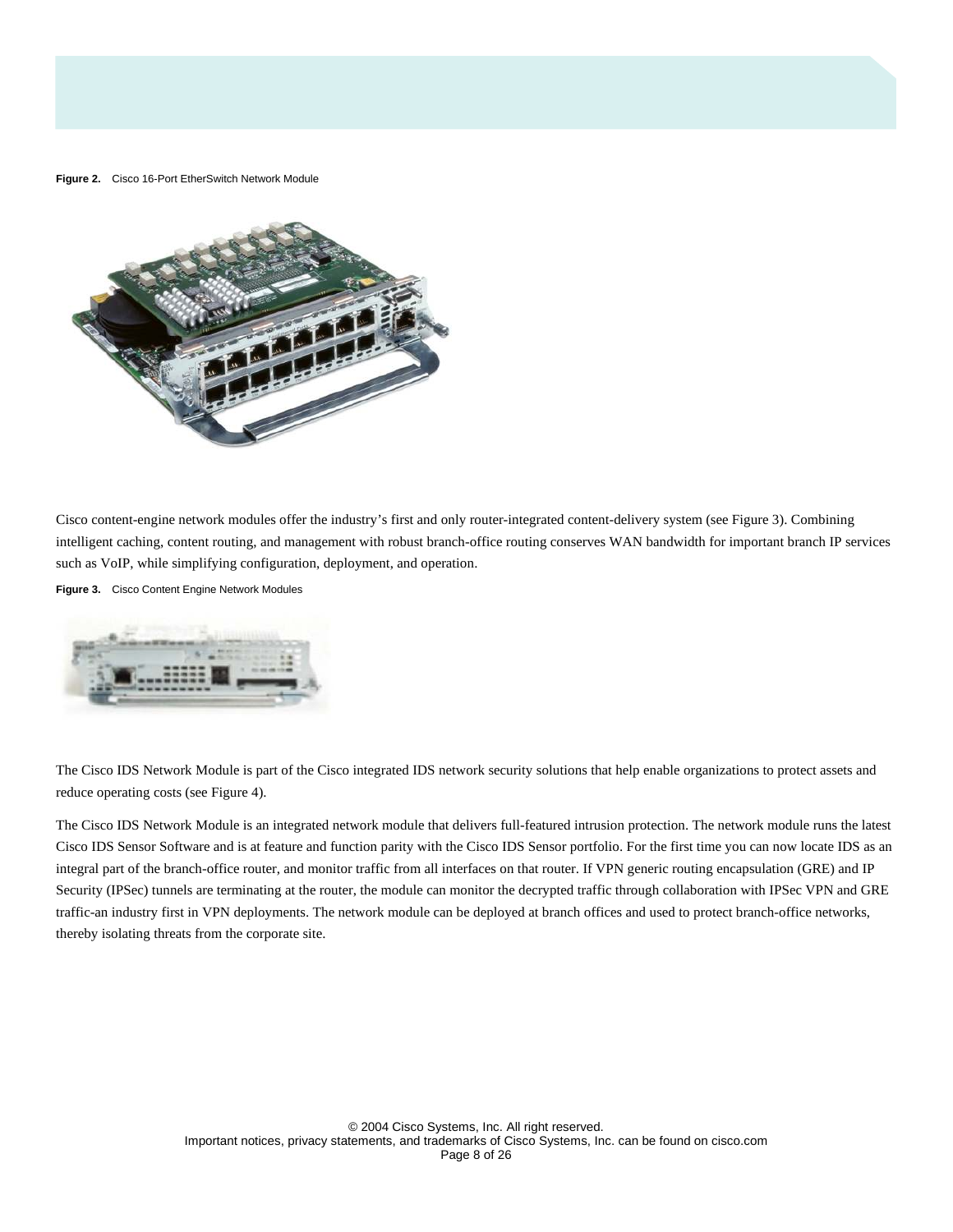**Figure 4.** Cisco IDS Network Module



The Cisco Network Analysis Module (NAM) addresses the need for multiservice network management and traffic monitoring in enterprise branch offices. The Cisco 2600, Cisco 3660, and Cisco 3700 series NAM is an integrated traffic-monitoring network module that helps enable network managers to gain application level visibility into network traffic with the ultimate goal of improving performance, reducing failures, and maximizing return on network investments. The Cisco 2600, Cisco 3660, and Cisco 3700 series NAM expands the Cisco NAM solution currently available for Cisco Catalyst 6500 Series switches and Cisco 7600 Series routers. Cisco NAMs give network managers visibility into all layers of network traffic by providing application level Remote Monitoring (RMON) functions based on RMON2 and other advanced MIBs. They provide intelligence to analyze traffic flows for applications, hosts, conversations, and network-based services such as QoS and VoIP. Cisco NAMs come with an embedded, Web-based traffic analyzer, which provides full-scale RMON and troubleshooting capabilities that are accessible through a Web browser.

#### **Multiflex Voice/WAN Interface Card and WIC Options**

The Cisco 2600 Series WIC slots supports 20 interface cards with the introduction of the 1-port xDSL and 1- or 2-port analog modem WICs. The Cisco 2600 Series of modular routers support both asymmetric DSL (ADSL) and the G.shdsl WICs. These offerings bring high-speed business-class broadband service to the award-winning Cisco 2600 Series of multiservice routers. Now small and medium-sized businesses (SMBs), enterprise branch offices, and service provider-managed service users can take advantage of a highly flexible and scalable solution for data-only or voice and data integration, with secure VPN options.

The single- and dual-port multiflex voice/WAN interface cards (VWICs) combine WIC and VIC functions to provide unparalleled flexibility, versatility, and investment protection. Supporting up to T1 and E1 rates with integrated T1 CSUs and DSUs or E1 DSUs, the multiflex VWICs can be used in data-only, channelized (drop and insert) voice and data integration applications, as well as packet voice and data connections to a PBX or the Public Switched Telephone Network (PSTN). (Packet voice requires the use of the high-density voice trunk network module.) Unlike traditional multibox voice and data components, when used in a Cisco 2600 or Cisco 3700, the T1/E1 multiflex VWICs deliver a single-box voice and data platform that provides a graceful migration from data only to channelized voice and data, to packet voice and data. (Refer to Table 6 for the complete list of supported VWIC modules for the Cisco 2600 Series.)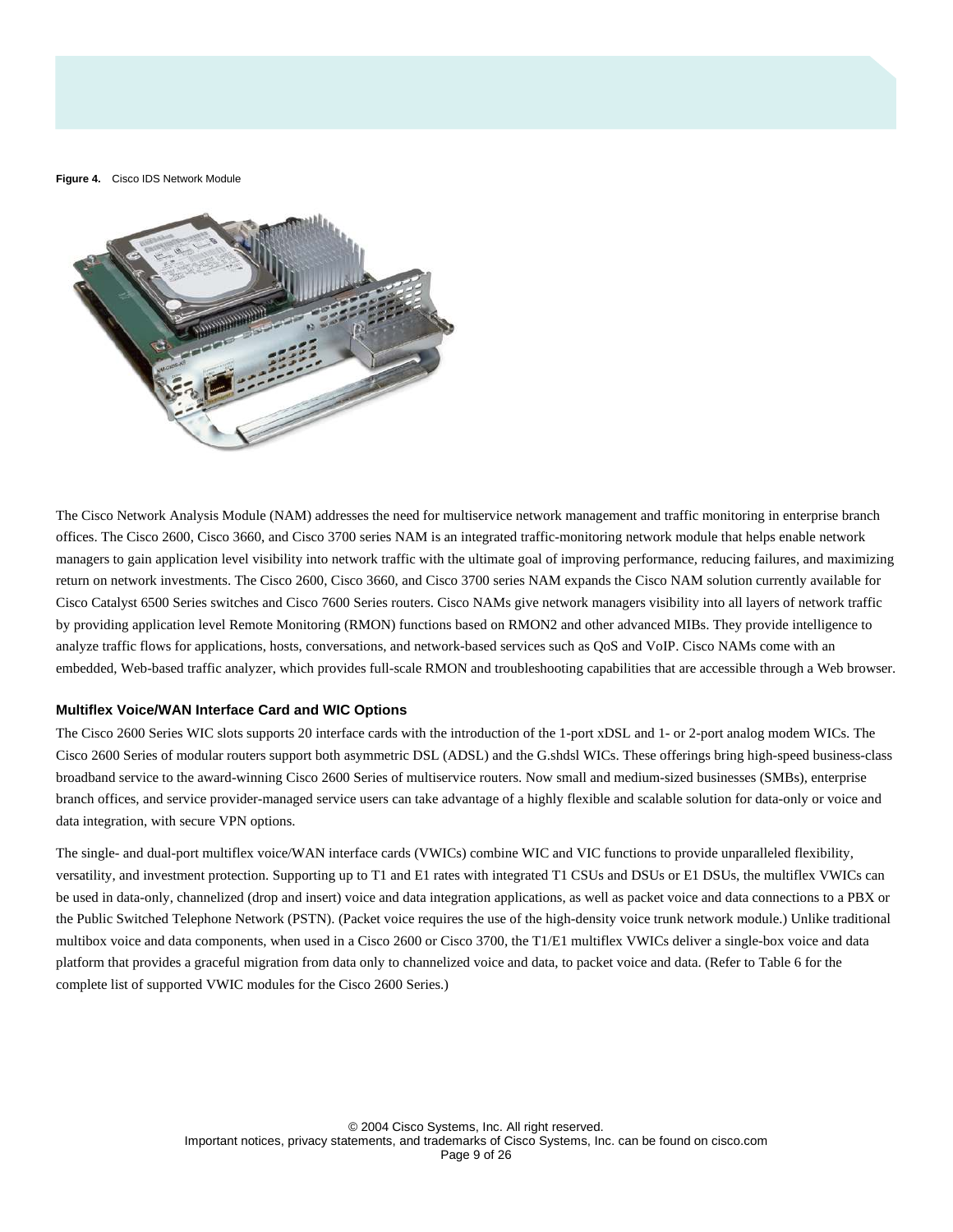#### **Figure 5.** Dual-Port Multiflex T1 VWIC with Drop and Insert



The dual-port serial WICs feature the new Cisco compact, high-density smart serial connector to support a wide variety of electrical interfaces when used with the appropriate transition cables. Ports on each card can be configured individually to support a variety of synchronous or asynchronous protocols.

#### **AIM Options**

All Cisco 2600 Series routers are equipped with an internal slot to support one or two field-installable AIMs. AIMs use function-specific hardware to offload the main router CPU and accelerate processor- or resource-intensive services, yielding dramatically higher throughput and higher performance than a software-only implementation. The AIM slot has access to virtually all of the router resources, including the main system bus. The TDM bus and the serial communications controllers make this a very flexible and powerful feature. Because the AIM is internally mounted, external slots remain available for integration of other modular components such as CSUs and DSUs, WAN interfaces, or other devices such as modems or packetized voice and fax processors.

For example, the data encryption AIM offloads encryption processing from the Cisco 2600 Series CPU, providing 10 times the performance over software-only encryption. The AIM-VPN/BPII, new AIM-VPN/BPII\_PLUS-PLUS, AIM-VPN/EPII, and new AIM-VPN/EPII-PLUS support a maximum number of 800 remote access tunnels when using the Cisco 2600 models. These modules offer hardware-accelerated Digital Encryption Standard (DES) and Triple DES (3DES) and the new AES encryption at speeds up to 80-Mbps performance (maximum based on 1400-byte packet size). In addition, these modules support hardware-assisted Layer 3 compression services, allowing bandwidth conservation for lower network connection costs, with the new AIM-VPN/BPII\_PLUS-PLUS and AIM-VPN/EPII-PLUS providing cryptographic-optimized wide key AES support (192 and 256).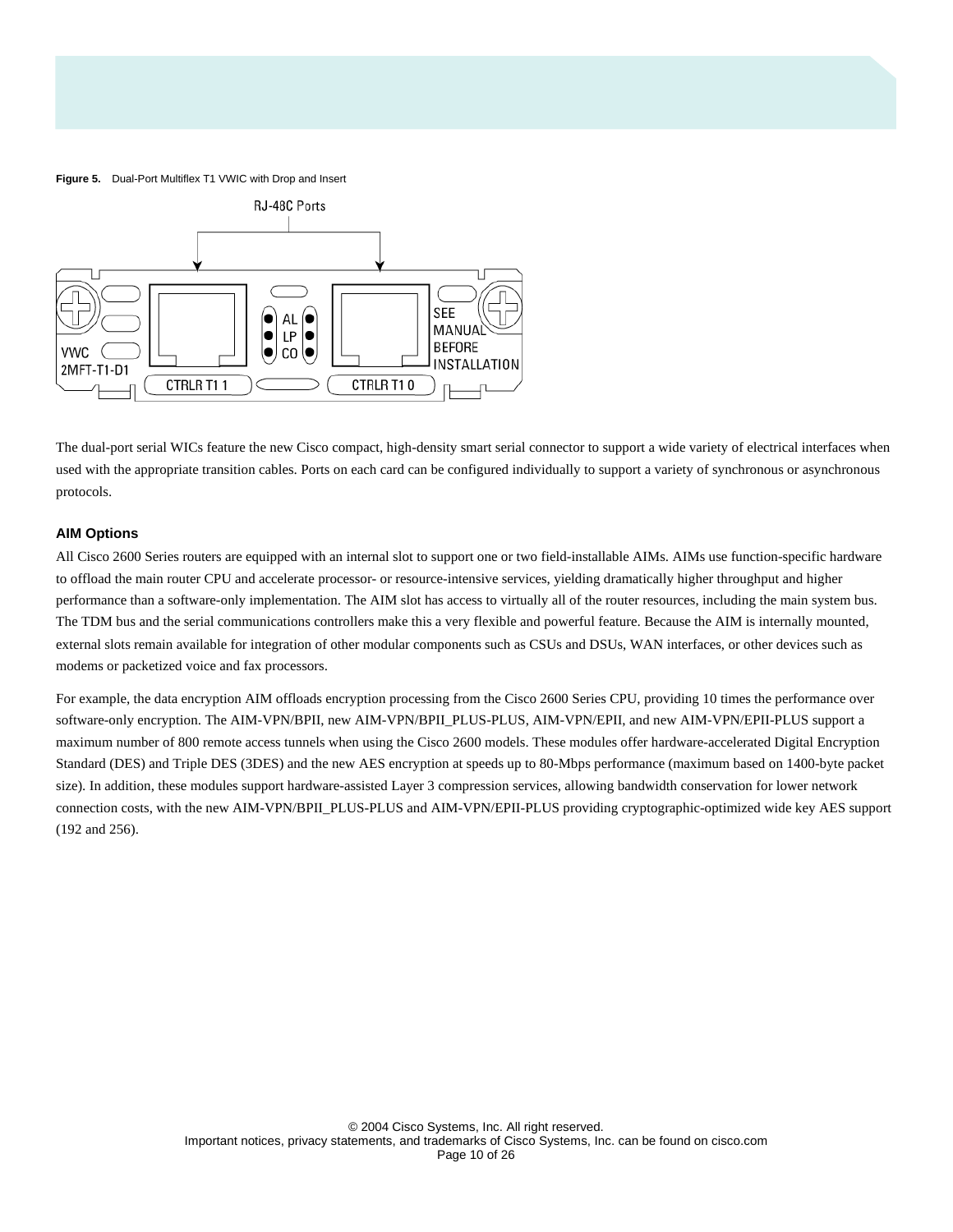**Figure 6.** EPII-PLUS Encryption AIM



The AIM ATM provides a high-performance hardware-based ATM access solution for one to four T1 or E1 connections supported by the T1 or E1 VWICs (for example, VWIC-1MFT-T1). This frees the network module slot to support other functions. When used in combination with a highdensity voice network module (part number NM-HDV-xxx), the ATM AIM supports AAL2 and AAL5 VoATM. In addition, the AIM-VOICE-30 and AIM-ATM-VOICE-30 AIMs provides a cost-effective solution for supporting voice services or digital voice over ATM (AAL2 and AAL5) support, without the use of a network module. (Refer to Table 7 for the complete list of supported AIM modules for the Cisco 2600 Series.)

#### **CISCO IOS SOFTWARE FEATURE AVAILABILITY**

The Cisco 2600 Series offers a wide range of Cisco IOS Software features. This includes a variety of intranet, multiprotocol, QoS, and security applications in use today. Beginning in Release 12.3 Mainline, the Cisco 2600 Series feature sets have been condensed into eight cross-platform feature sets and up to nine additional special-purpose feature sets.

The cross-platform feature sets include the following:

- IP Base
- IP Voice
- Enterprise Base
- Enterprise Services
- Advanced IP Services
- Advanced Enterprise Services
- SP Services
- Advanced Security

The following special-purpose feature sets are offered in addition:

- Enterprise/Enterprise Cisco Systems SNA Switching Services (SNASw) Plus IPSec 3DES
- Enterprise/SNASw Plus
- Enterprise Services
- Enterprise Plus/H.323 Multimedia Conference Manager (MCM)
- Enterprise Service Selection Gateway (SSG) (Cisco 2650 and Cisco 2651XM only)

© 2004 Cisco Systems, Inc. All right reserved. Important notices, privacy statements, and trademarks of Cisco Systems, Inc. can be found on cisco.com Page 11 of 26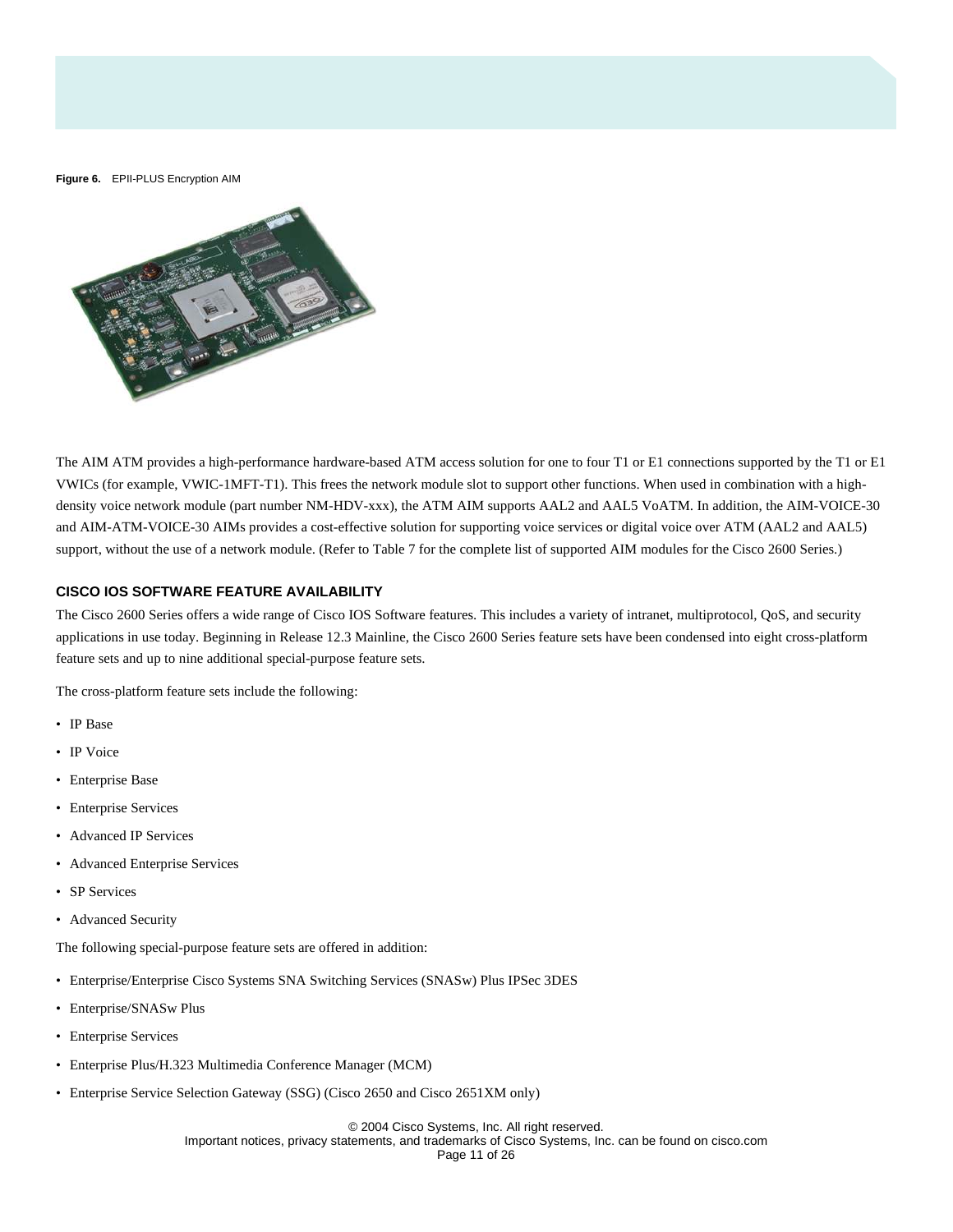- Voice IP to IP Voice Gateway (Cisco 2600XM only)
- Voice IP to IP Voice Gateway IPSec 3DES (Cisco 2600XM only)
- IP/H.323
- Telco Feature Set (Cisco 2600XM only)
- Remote Access Server
- INT VOICE/VIDEO, IPIP GW, TDMIP GW
- INT VOICE/VIDEO, IPIPGW, TDMIP GW AES

Cisco IOS Software Release 12.3 Mainline and prior releases contain a traditional set of features sets, including IP, IP Plus, Enterprise, and many others.

A more detailed list of features and memory requirements for specific feature sets by release can be found in the Cisco IOS Software release notes for the Cisco 2600 Series.

#### **SUMMARY AND CONCLUSION**

The Cisco 2600 Series modular routers extend the versatility, integration, and power to corporate branch offices by providing more performance and increased density for multiple applications. Companies can consolidate the functions of multiple, separate devices into a single, compact package that can be managed remotely. Because the Cisco 2600 Series is modular, interface configurations are easily customized to accommodate a wide variety of network applications, such as branch-office data access, integrated switching, multiservice voice and data integration, dial access services, VPN access and firewall protection, inter-VLAN routing, and serial device concentration. The Cisco 2600 Series is ideal for sites and solutions that require the highest levels of integration at the edge for branch-office IP telephony, voice gateway, and integrated, flexible routing with low-density switching solutions.

#### **PRODUCT SPECIFICATIONS**

The Cisco 2600 Series provides unparalleled flexibility and port density options for branch offices. Table 3 highlights a few of the Cisco 2600 configuration possibilities.

#### **Table 3.** Maximum Cisco 2600 Port Densities

| <b>Application</b>                                     | <b>Cisco 2612</b>         | <b>Cisco 2610-51XM</b>    | <b>Cisco 2691</b> |
|--------------------------------------------------------|---------------------------|---------------------------|-------------------|
| Simultaneous Voice Calls as a Standalone Voice Gateway | Up to 48 digital $^{(1)}$ | Up to 90 digital $^{(1)}$ | 120 digital       |
|                                                        | 2 to 16 analog            | 2 to 16 analog            | 16 analog         |
| <b>T1/E1 Connections (including ATM)</b>               | 8                         | 8                         | 10                |
| <b>Integrated Analog Modems</b>                        | 20                        | 20                        | 22                |
| ISDN Primary Rate Interface (PRI) (B channels)         | 64                        | 64                        | 64                |
| <b>ISDN Basic Rate Interface (BRI)</b>                 | 12                        | 12                        | 14                |
| <b>Asynchronous Serial</b>                             | 37                        | 37                        | 39                |
| <b>Synchronous Serial</b>                              | 12                        | 20                        | 22                |

© 2004 Cisco Systems, Inc. All right reserved. Important notices, privacy statements, and trademarks of Cisco Systems, Inc. can be found on cisco.com Page 12 of 26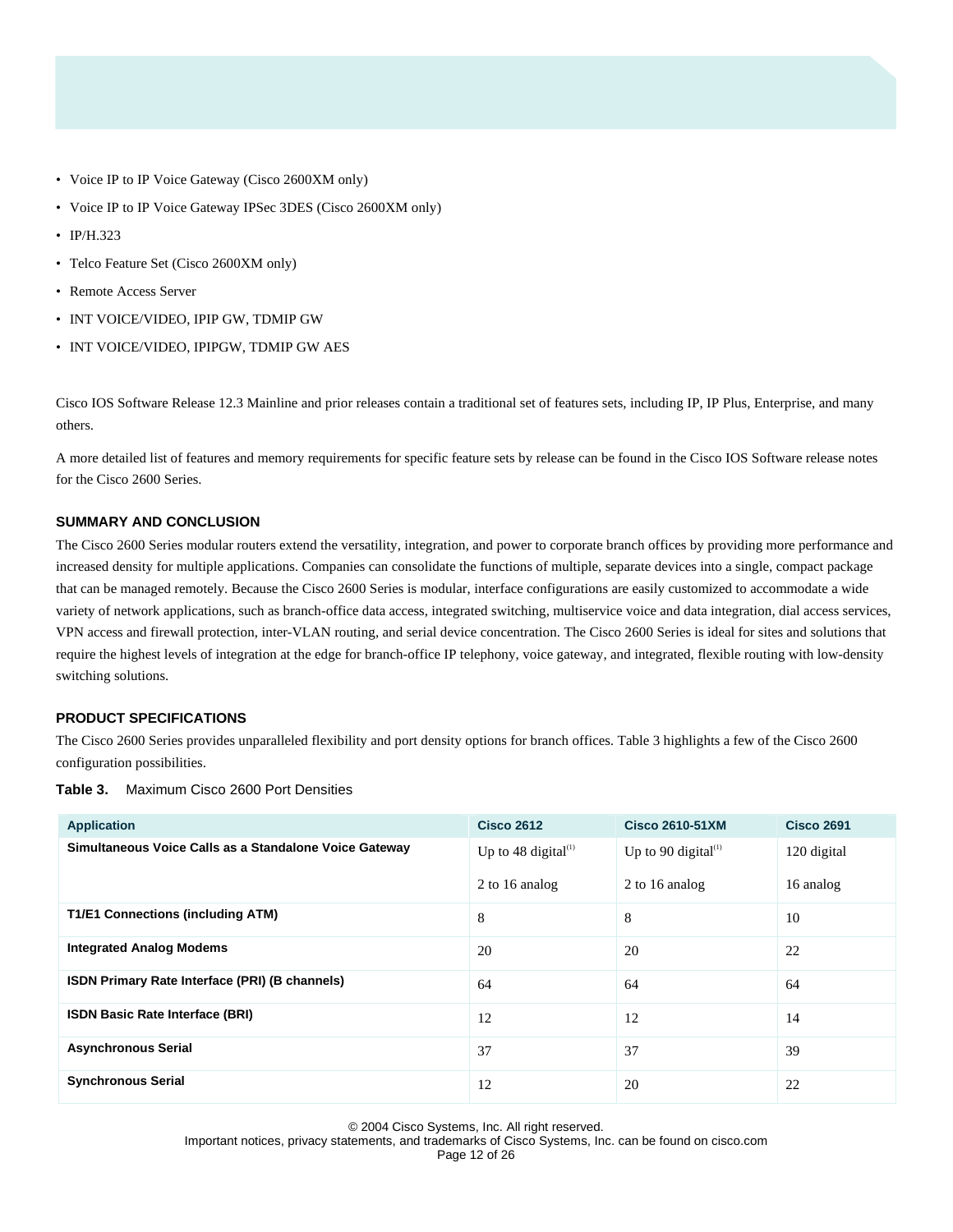| <b>Application</b>             | <b>Cisco 2612</b> | <b>Cisco 2610-51XM</b> | <b>Cisco 2691</b> |
|--------------------------------|-------------------|------------------------|-------------------|
| <b>DSL Connections</b>         | 4                 | $\overline{4}$         | C.                |
| <b>Cisco EtherSwitch Ports</b> | 16                | 16                     | 16                |
| <b>Token Ring Ports</b>        |                   | v                      |                   |
| <b>Gig Ethernet Ports</b>      | $\overline{0}$    | $\theta$               |                   |

(1) Requires a Cisco 2650XM for 90 channels

**Table 4.** Cisco 2600 Series System Specifications

| Cisco 2600 Series<br><b>Models</b>                  | <b>Cisco 2612</b>                                     | Cisco 2610 and<br><b>Cisco 2611XM</b>                                  | Cisco 2620 and<br><b>Cisco 2621XM</b>                                  | Cisco 2650 and<br><b>Cisco 2651XM</b>                                  | <b>Cisco 2691</b>                                             |
|-----------------------------------------------------|-------------------------------------------------------|------------------------------------------------------------------------|------------------------------------------------------------------------|------------------------------------------------------------------------|---------------------------------------------------------------|
| <b>Flash Memory</b><br>(default/maximum)            | 8 MB/16 MB                                            | 32 MB/48 MB                                                            | 32 MB/48 MB                                                            | 32 MB/48 MB                                                            | 32 MB/128 MB<br>(Compact Flash<br>memory)                     |
| <b>System Memory</b><br>(default/maximum)           | 32 MB/64 MB                                           | 128 MB/256 MB                                                          | 128 MB/256 MB                                                          | 256 MB/256 MB                                                          | 256 MB/256 MB                                                 |
| <b>Integrated WIC Slots</b>                         | $\overline{2}$                                        | $\mathbf{2}$                                                           | $\overline{c}$                                                         | $\overline{c}$                                                         | 3                                                             |
| <b>Onboard AIM</b><br>(internal) Slot               | $\mathbf{1}$                                          | $\mathbf{1}$                                                           | $\mathbf{1}$                                                           | $\mathbf{1}$                                                           | 2                                                             |
| Console Port (up to<br>115.2 kbps)                  | $\mathbf{1}$                                          | $\mathbf{1}$                                                           | $\mathbf{1}$                                                           | $\mathbf{1}$                                                           | $\mathbf{1}$                                                  |
| <b>Auxiliary Port (up to</b><br>115.2 kbps)         | $\mathbf{1}$                                          | $\mathbf{1}$                                                           | $\mathbf{1}$                                                           | $\mathbf{1}$                                                           | $\mathbf{1}$                                                  |
| <b>Minimum Cisco IOS</b><br><b>Software Release</b> | 12.0 Mainline                                         | $12.1(14)$ Mainline,<br>$12.2(12)$ Mainline,<br>$12.2(8)T1$ , or later | $12.1(14)$ Mainline,<br>$12.2(12)$ Mainline,<br>$12.2(8)T1$ , or later | $12.1(14)$ Mainline,<br>$12.2(12)$ Mainline,<br>$12.2(8)T1$ , or later | $12.2(8)T1$ or later                                          |
| <b>Onboard LAN Ports</b>                            | 1 Ethernet and<br>1 Token Ring port                   | 1 to 2 10/100 Fast<br>Ethernet ports                                   | 1 to 2 10/100 Fast<br>Ethernet ports                                   | 1 to 2 10/100 Fast<br>Ethernet ports                                   | 2 10/100 Fast Ethernet<br>ports                               |
| <b>Redundant Power</b><br><b>Supply</b>             | External only                                         | External only                                                          | External only                                                          | External only                                                          | External only                                                 |
| <b>Rack-Mounting</b>                                | Yes, 19- and 23-in.<br>options                        | Yes, 19- and 23-in.<br>options                                         | Yes, 19- and 23-in.<br>options                                         | Yes, 19- and 23-<br>in. options                                        | Yes, 19- and 23-in.<br>options                                |
| <b>Wall Mounting</b>                                | Yes                                                   | Yes                                                                    | Yes                                                                    | Yes                                                                    | No                                                            |
| <b>Power Supply</b>                                 | 50W maximum<br>$(+5V, +12V, -12V)$<br>AC power supply | 50W maximum<br>$(+5V, +12V, -12V)$<br>AC power supply                  | 50W maximum<br>$(+5V, +12V, -12V)$<br>AC power supply                  | 50W maximum<br>$(+5V, +12V, -$<br>12V) AC power<br>supply              | 105W maximum (+5V,<br>$+3.3V, +12V, -12V)$<br>AC power supply |

Important notices, privacy statements, and trademarks of Cisco Systems, Inc. can be found on cisco.com

Page 13 of 26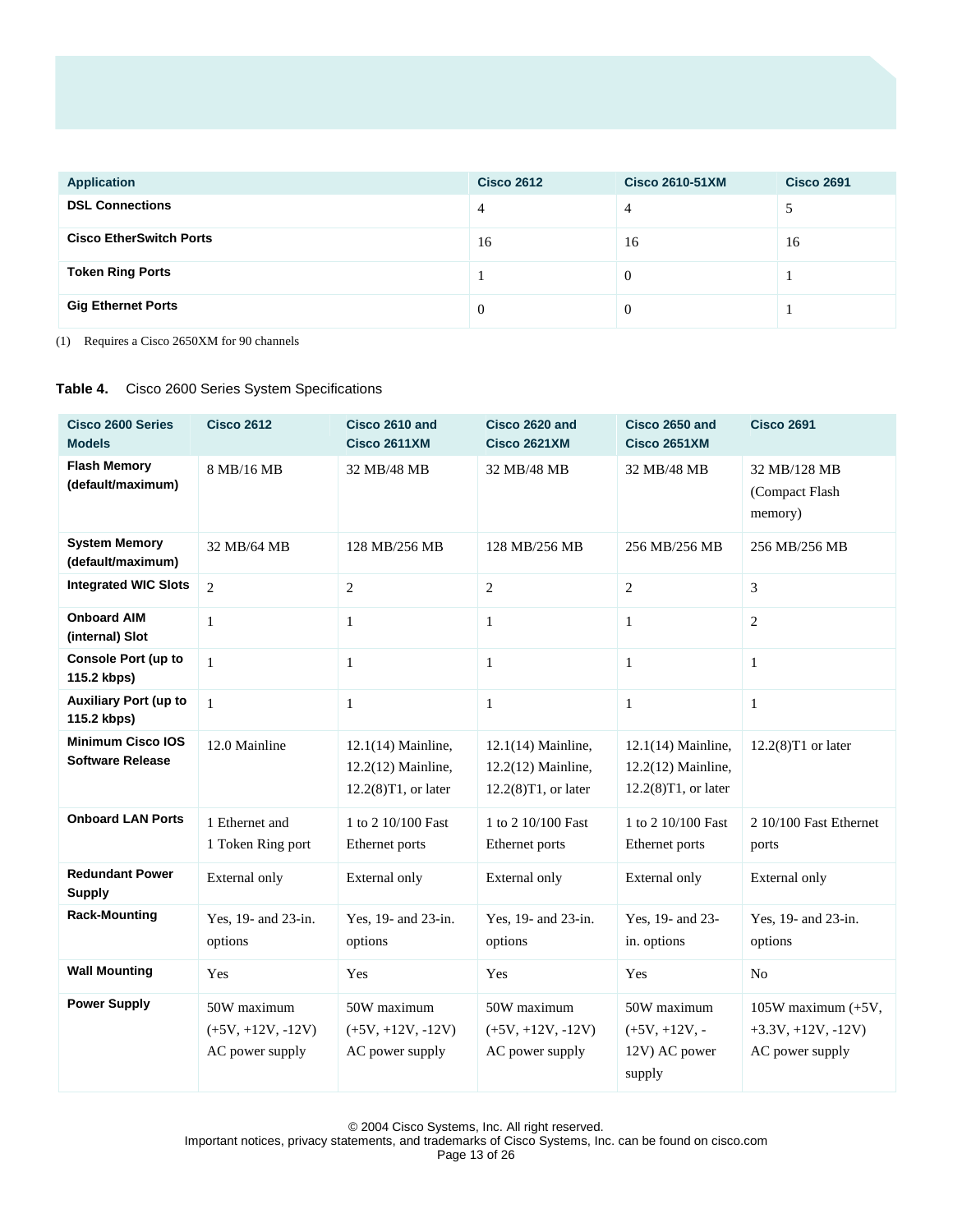| <b>Cisco 2600 Series</b><br><b>Models</b>               | <b>Cisco 2612</b>                                                                                                                                                                           | Cisco 2610 and<br><b>Cisco 2611XM</b>                                          | Cisco 2620 and<br><b>Cisco 2621XM</b>                                          | Cisco 2650 and<br><b>Cisco 2651XM</b>                                   | <b>Cisco 2691</b>                                                                 |  |
|---------------------------------------------------------|---------------------------------------------------------------------------------------------------------------------------------------------------------------------------------------------|--------------------------------------------------------------------------------|--------------------------------------------------------------------------------|-------------------------------------------------------------------------|-----------------------------------------------------------------------------------|--|
| <b>Power Output</b>                                     | 5V @ 9.5A, 12V @<br>1.20A, $-12V \otimes 0.5A$                                                                                                                                              | 5V @ 9.5A, 12V @<br>1.20A, $-12V \otimes 0.5A$                                 | 5V @ 9.5A, 12V @<br>1.20A, -12V @ 0.5A                                         | 5V @ 9.5A, 12V<br>@ 1.20A, -12V @<br>0.5A                               | 5V @ 15A, 3.3V @<br>12A, 12V @ 5A, -12V<br>@ 2A                                   |  |
| <b>AC Input Voltage</b>                                 | 100-240 VAC                                                                                                                                                                                 | 100-240 VAC                                                                    | 100-240 VAC                                                                    | 100-240 VAC                                                             | 100-240 VAC                                                                       |  |
| <b>AC Input Current</b>                                 | 1.5A                                                                                                                                                                                        | 1.5A                                                                           | 1.5A                                                                           | 1.5A                                                                    | 2A max @ 100 VAC;<br>1A max @ 240 VAC                                             |  |
| <b>AC Frequency</b>                                     | 47-63 Hz                                                                                                                                                                                    | 47-63 Hz                                                                       | $47-63$ Hz                                                                     | 47-63 Hz                                                                | 47-63 Hz                                                                          |  |
| <b>DC Input Voltage</b>                                 | -38 to -75 VDC                                                                                                                                                                              | $-38$ to $-75$ VDC                                                             | -38 to -75 VDC                                                                 | -38 to -75 VDC                                                          | $-18$ to $-75$ VDC                                                                |  |
| <b>DC Input Current</b>                                 | 2.0A                                                                                                                                                                                        | 2.0A                                                                           | 2.0A                                                                           | 2.0A                                                                    | 8A @ 24 VDC                                                                       |  |
| <b>Power Dissipation</b>                                | 75W (max), 260<br>Btus/hr                                                                                                                                                                   | 75W (max), 260<br>Btus/hr                                                      | 75W (max), 260<br>Btus/hr                                                      | 75W (max), 260<br>Btus/hr                                               | 215W (max), 745<br>Btus/hr                                                        |  |
| Operating<br>Temperature                                | 32 $\degree$ to 104 $\degree$ F<br>(0 to $40^{\circ}$ C)                                                                                                                                    | 32 $\degree$ to 104 $\degree$ F<br>$(0 to 40^{\circ}C)$                        | 32° to 104°F<br>$(0 to 40^{\circ}C)$                                           | $32^{\circ}$ to $104^{\circ}F$<br>(0 to $40^{\circ}$ C)                 | 32° to 104°F<br>$(0 to 40^{\circ}C)$                                              |  |
| Nonoperating<br><b>Temperature</b>                      | -40 $^{\circ}$ to 158 $^{\circ}$ F (-40 $^{\circ}$<br>to $70^{\circ}$ C)                                                                                                                    | -40 $^{\circ}$ to 158 $^{\circ}$ F (-40 $^{\circ}$<br>to $70^{\circ}$ C)       | -40 $^{\circ}$ to 158 $^{\circ}$ F (-40 $^{\circ}$<br>to $70^{\circ}$ C)       | $-40^{\circ}$ to 158 $^{\circ}$ F (-<br>$40^{\circ}$ to $70^{\circ}$ C) | -40 $^{\circ}$ to 158 $^{\circ}$ F (-40 $^{\circ}$ to<br>$70^{\circ}$ C)          |  |
| <b>Relative Humidity</b><br>Noncondensing               | 5–95 percent                                                                                                                                                                                | 5–95 percent                                                                   | 5-95 percent                                                                   | 5-95 percent                                                            | 5-95 percent                                                                      |  |
| <b>Operation Altitude</b><br>(derate 1℃ per<br>1000 ft) | Up to $6500$ ft<br>(2000m) @ 40°C                                                                                                                                                           | Up to $6500$ ft<br>(2000m) @ 40°C                                              | Up to $6500$ ft<br>(2000m) @ 40°C                                              | Up to $6500$ ft<br>(2000m) @ 40°C                                       | Up to 6500 ft (2000m)<br>@ $40^{\circ}$ C                                         |  |
| <b>Dimensions</b><br>$(H \times W \times D)$            | $1.69 \times 17.5 \times 11.8$ in.<br>$(4.3 \times 44.5 \times 30 \text{ cm})$                                                                                                              | $1.69 \times 17.5 \times 11.8$ in.<br>$(4.3 \times 44.5 \times 30 \text{ cm})$ | $1.69 \times 17.5 \times 11.8$ in.<br>$(4.3 \times 44.5 \times 30 \text{ cm})$ | $1.69 \times 17.5 \times$<br>$11.8$ in $(4.3 x)$<br>44.5 x 30 cm)       | $3.50 \times 17.1 \times 11.10$ in.<br>$(8.8 \times 43.4 \times 27.9 \text{ cm})$ |  |
| <b>Rack Height</b>                                      | 1 rack unit (RU)                                                                                                                                                                            | 1RU                                                                            | 1RU                                                                            | 1RU                                                                     | 2RU                                                                               |  |
| Weight (minimum)                                        | 8.85 lb (4.66 kg)                                                                                                                                                                           | 8.85 lb (4.66 kg)                                                              | 8.85 lb (4.66 kg)                                                              | 8.85 lb (4.66 kg)                                                       | 15 lb (6.80 kg)                                                                   |  |
| <b>Noise Level</b><br>(minimum)                         | 38 dbA                                                                                                                                                                                      | 38 dbA                                                                         | 38 dbA                                                                         | 38 dbA                                                                  | 45 dbA                                                                            |  |
| Safety-Regulatory<br>Compliance                         | The Cisco 2600 Series conforms to numerous safety, EMI, immunity, and network homologation standards. Additional<br>details can be obtained through your Cisco reseller or account manager. |                                                                                |                                                                                |                                                                         |                                                                                   |  |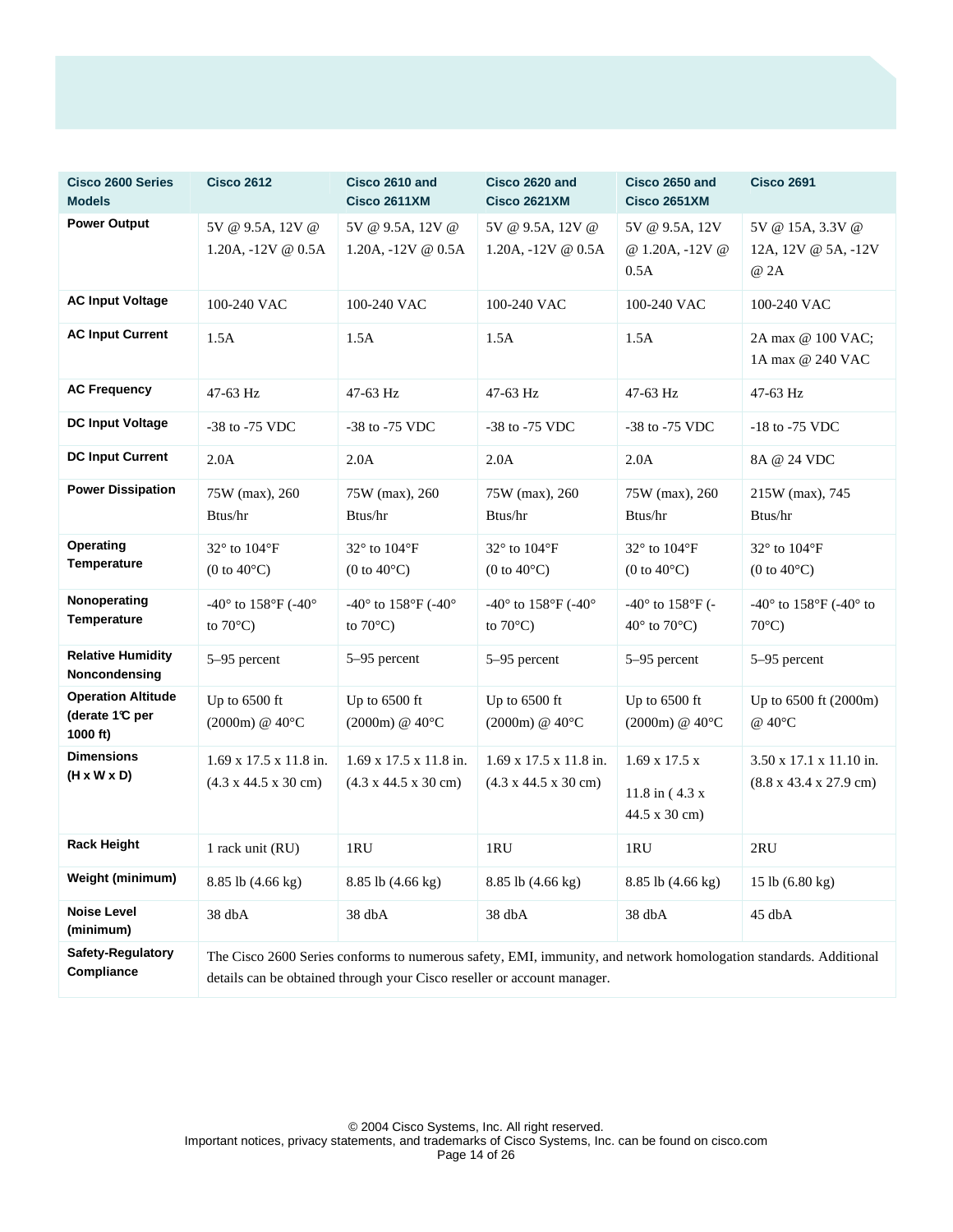## **Table 5.** Cisco 2600 Series Network Modules

| <b>Product Number</b>                                  | <b>Description</b>                                                                     | <b>Cisco 2612</b> | <b>Cisco 2600XM</b> | <b>Cisco 2691</b> |
|--------------------------------------------------------|----------------------------------------------------------------------------------------|-------------------|---------------------|-------------------|
|                                                        | Serial and ATM Network Modules (requires Cisco IOS Software Release 11.3(3)T or later) |                   |                     |                   |
| $NM\text{-}4T1\text{-}ATM^{^{(1),\,(2)}}$              | 4-port T1 ATM with inverse multiplexing over ATM (IMA)<br>network module               | $\mathbf X$       | $\mathbf X$         | X                 |
| $NM\text{-}4E1\text{-}ATM^{^{(1),\,(2)}}$              | 4-port E1 ATM with IMA network module                                                  | X                 | X                   | X                 |
| $\textbf{NM-8T1-ATM}^{\text{\tiny{(1)},{(2)}}}$        | 8-port T1 ATM with IMA network module                                                  | X                 | X                   | X                 |
| $NM-8E1-ATM^{(1),(2)}$                                 | 8-port E1 ATM with IMA network module                                                  | X                 | X                   | X                 |
| NM-1A-OC3MM                                            | Single-port ATM OC-3 multimode network module (up to 2 km)                             |                   |                     | X                 |
| NM-1A-OC3MI                                            | Single-port ATM OC-3 single-mode intermediate-reach network<br>module (up to 15 km)    |                   |                     | X                 |
| NM-1A-OC3ML                                            | Single-port ATM OC-3 single-mode long-reach network module<br>(up to 45 km)            |                   |                     | X                 |
| $\text{NM-1}\text{A-T3}^{\scriptscriptstyle{(1),(4)}}$ | 1-port DS-3 ATM network module                                                         | X                 | X                   | X                 |
| $NM-1A-E3^{(1),(4)}$                                   | 1-port E3 ATM network module                                                           | X                 | X                   | X                 |
| $NM-16A$                                               | 16-port high-density asynchronous (async) network module                               | X                 | X                   | X                 |
| <b>NM-32A</b>                                          | 32-port high-density async network module                                              | X                 | X                   | X                 |
| $NM-4A/S$                                              | 4-port low-speed (128-kbps max) async/synchronous (sync) serial<br>network module      | X                 | X                   | X                 |
| $NM-8A/S$                                              | 8-port low-speed (128-kbps max) async/sync serial network<br>module                    | X                 | X                   | X                 |
| NM-16A/S                                               | 16-port async/sync serial network module                                               |                   | X                   | X                 |
| $NM-4T$                                                | 4-port serial network module                                                           |                   |                     | X                 |
| <b>LAN and WAN Network Modules</b>                     |                                                                                        |                   |                     |                   |
| NM-2FE2W                                               | 2 10/100 Ethernet 2 WAN card slot network module                                       |                   |                     | X                 |
| NM-1FE2W                                               | 1 10/100 Ethernet 2 WAN card slot network module                                       |                   |                     | X                 |
| NM-2FE2W-V2                                            | 2 Port 10/100 Ethernet with 2 WAN Card Slot Network                                    |                   |                     | X                 |
| NM-1FE2W-V2                                            | 1 10/100Ethernet with 2 WAN card Slot Network                                          |                   |                     | X                 |
| NM-1FE1R2W                                             | 1 10/100 Ethernet 14/16 Token Ring 2 WAN card slot network<br>module                   |                   |                     | X                 |
| NM-1FE-FX                                              | 1-port Fast Ethernet network module, FX only                                           |                   |                     | X                 |

© 2004 Cisco Systems, Inc. All right reserved.

Important notices, privacy statements, and trademarks of Cisco Systems, Inc. can be found on cisco.com

Page 15 of 26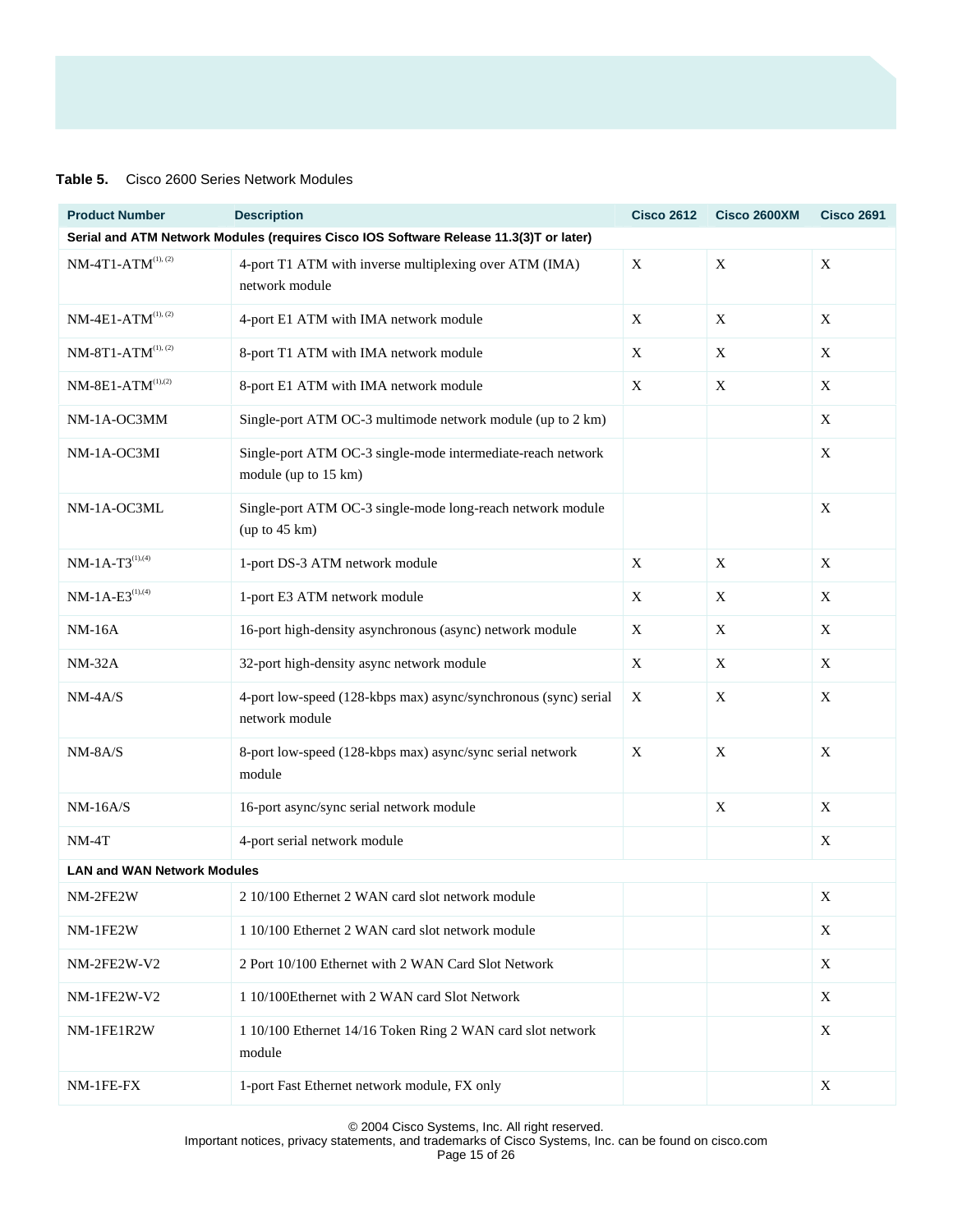| <b>Product Number</b> | <b>Description</b>                                                                                            | <b>Cisco 2612</b> | <b>Cisco 2600XM</b> | <b>Cisco 2691</b> |
|-----------------------|---------------------------------------------------------------------------------------------------------------|-------------------|---------------------|-------------------|
| NM-1FE-FX-V2          | 1-port Fast Ethernet network module, FX only                                                                  |                   |                     | X                 |
| $NM-2W$               | 2 WIC slot network module, (WAN I/F cards offered separately)                                                 | X                 | X                   | X                 |
| $NM-1E$               | 1-port Ethernet network module                                                                                | X                 | X                   |                   |
| $NM-4E$               | 4-port Ethernet network module                                                                                | X                 | X                   |                   |
| <b>NM-1ATM-25</b>     | 1-port ATM 25-Mbps network module                                                                             | X                 | X                   |                   |
| $NM-1GE$              | 1-port Gigabit Ethernet network module                                                                        |                   |                     | X                 |
| $NM-1T3/E3^{(12)}$    | 1-port Clear Channel                                                                                          |                   | X                   | X                 |
| NM-CEM-4TE1           | 4-port T1/E1 circuit emulation over IP network module                                                         |                   | X                   | X                 |
| NM-CEM-4SER           | 4-port serial circuit emulation over IP network module                                                        |                   | X                   | X                 |
|                       | Dial, ISDN, Analog Modems, and Channel Serial Network Module (Cisco IOS Software Release 11.3 (4) T or later) |                   |                     |                   |
| NM-1CE1T1-PRI         | 1-port Channelized E1/T1/ISDN PRI network module                                                              |                   | X                   | X                 |
| NM-2CE1T1-PRI         | 2-port Channelized E1/T1/ISDN PRI network module                                                              |                   | X                   | X                 |
| NM-1CT1               | 1-port Channelized T1/ISDN PRI network module                                                                 | X                 | X                   | X                 |
| NM-1CT1-CSU           | 1-port Channelized T1/ISDN PRI with CSU network module                                                        | X                 | X                   | X                 |
| NM-2CT1               | 2-port Channelized T1/ISDN PRI network module                                                                 | X                 | X                   | X                 |
| NM-2CT1-CSU           | 2-port Channelized T1/ISDN PRI with CSU network module                                                        | X                 | X                   | X                 |
| NM-1CE1B              | 1-port Channelized E1/ISDN PRI balanced network module                                                        | X                 | X                   | X                 |
| NM-1CE1U              | 1-port Channelized E1/ISDN PRI unbalanced network module                                                      | X                 | X                   | X                 |
| NM-2CE1B              | 2-port Channelized E1/ISDN PRI balanced network module                                                        | X                 | X                   | X                 |
| NM-2CE1U              | 2-port Channelized E1/ISDN PRI unbalanced network module                                                      | $\mathbf X$       | X                   | X                 |
| NM-4B-S/T             | 4-port ISDN BRI network module (S/T interface)                                                                | X                 | X                   | X                 |
| $NM-4B-U$             | 4-port ISDN BRI with NT1 network module (U interface)                                                         | $\mathbf X$       | $\mathbf X$         | X                 |
| $NM-8B-S/T$           | 8-port ISDN BRI network module (S/T interface)                                                                | $\mathbf X$       | X                   | X                 |
| NM-8B-U               | 8-port ISDN BRI with NT1 network module (U interface)                                                         | $\mathbf X$       | X                   | X                 |
| NM-8AM                | 8-port analog modem network module                                                                            | $\mathbf X$       | $\mathbf X$         | X                 |
| <b>NM-16AM</b>        | 16-port analog modem network module                                                                           | X                 | X                   | $\mathbf X$       |
| NM-8AM-V2             | 8-port analog modem network module with V.92                                                                  |                   | $\mathbf X$         | $\mathbf X$       |

© 2004 Cisco Systems, Inc. All right reserved.

Important notices, privacy statements, and trademarks of Cisco Systems, Inc. can be found on cisco.com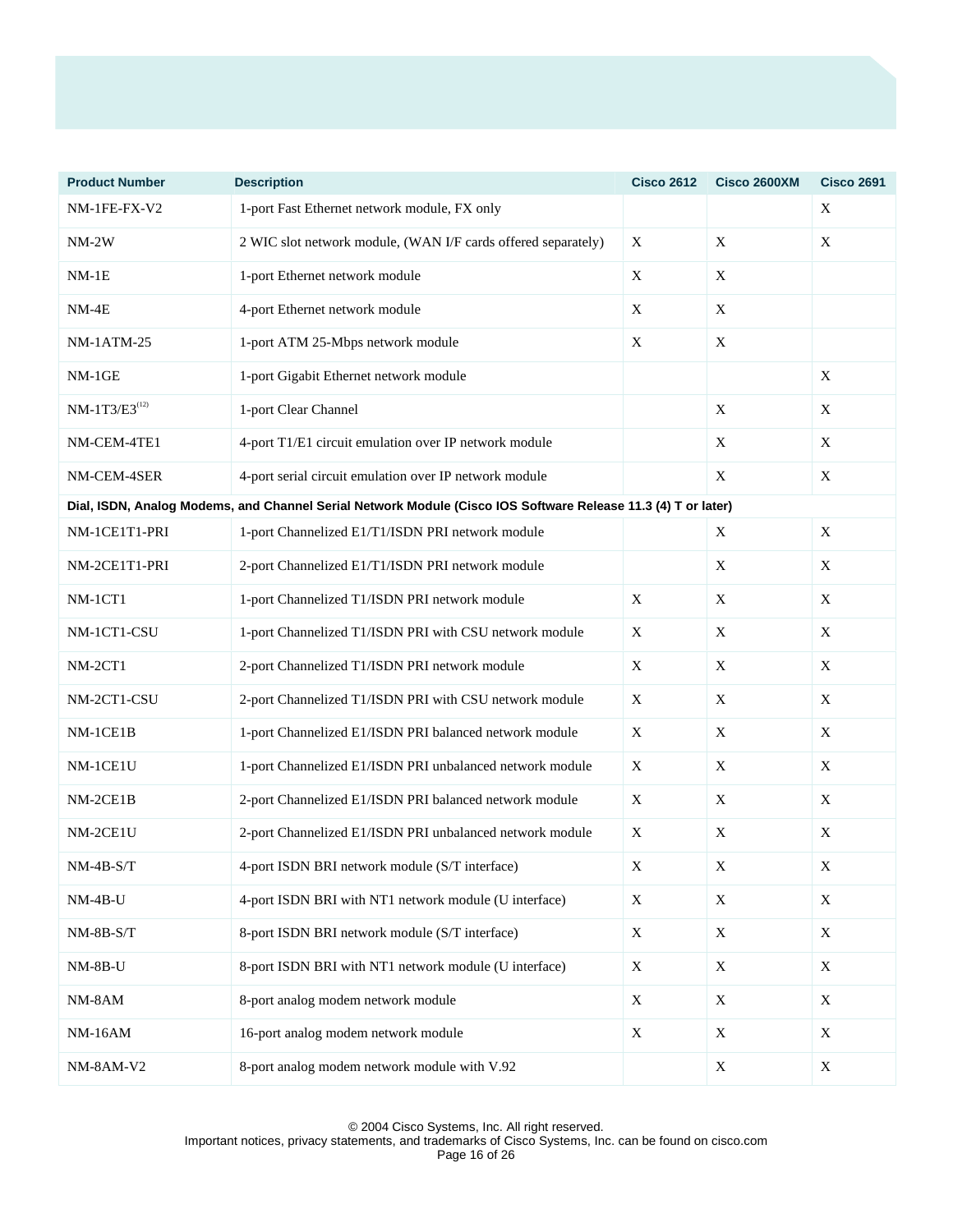| <b>Product Number</b>                                       | <b>Description</b>                                                               | <b>Cisco 2612</b> | <b>Cisco 2600XM</b> | <b>Cisco 2691</b> |  |  |  |
|-------------------------------------------------------------|----------------------------------------------------------------------------------|-------------------|---------------------|-------------------|--|--|--|
| NM-16AM-V2                                                  | 16-port analog modem network module with V.92                                    |                   | X                   | X                 |  |  |  |
| NM-1HSSI                                                    | 1-port High-Speed Serial Interface (HSSI) network module                         |                   |                     | X                 |  |  |  |
| <b>Voice and Fax Network Modules</b>                        |                                                                                  |                   |                     |                   |  |  |  |
| NM-HDV2                                                     | IP Communications high-density digital voice network module                      |                   | X                   | X                 |  |  |  |
| NM-HDV-                                                     | <b>High Density Voice Network Module</b>                                         | $\mathbf X$       | X                   | X                 |  |  |  |
| NM-HDV2-1T1/E1                                              | IP Communications high-density digital voice network module<br>with 1 T1/E1      |                   | X                   | X                 |  |  |  |
| NM-HDV2-2T1/E1                                              | IP Communications high-density digital voice network module<br>with $2$ T $1/E1$ |                   | $\mathbf X$         | X                 |  |  |  |
| $NM-HDV-1T1-12^{(1),(2)}$                                   | 12-channel T1 high-density voice and fax network module                          | X                 | X                   | X                 |  |  |  |
| NM-HDV-1E1-12 <sup>(1), (3)</sup>                           | 12-channel E1 high-density voice and fax network module                          | $\mathbf X$       | X                   | X                 |  |  |  |
| NM-HDV-1T1-24 <sup>(1), (2)</sup>                           | 24-channel T1 high-density voice and fax network module                          | $\boldsymbol{X}$  | X                   | X                 |  |  |  |
| $NM$ -HDV-1T1-24 $E^{(1),(2)}$                              | 24-channel T1 enhanced high-density voice and fax network<br>module              | $\mathbf X$       | X                   | X                 |  |  |  |
| $NM\text{-}HDV\text{-}1E1\text{-}30^{\text{\tiny(1), (3)}}$ | 30-channel E1 high-density voice and fax network module                          | $\boldsymbol{X}$  | X                   | X                 |  |  |  |
| NM-HDV-1E1-30E <sup>(1), (3)</sup>                          | 30-channel enhanced E1 high-density voice and fax network<br>module              | X                 | $\mathbf X$         | X                 |  |  |  |
| NM-HDV-2T1-48(1), (2)                                       | 48-channel T1 high-density voice and fax network module                          | X                 | $\mathbf X$         | X                 |  |  |  |
| $NM-HDV-2E1-60^{(1), (3)}$                                  | 60-channel E1 high-density voice and fax network module                          | $\mathbf X$       | X                   | X                 |  |  |  |
| $\textbf{NM-1}\,V^{\scriptscriptstyle{(1)}}$                | 1-slot voice and fax network module                                              | $\mathbf X$       | $\mathbf X$         | X                 |  |  |  |
| $NM-2V^{(1)}$                                               | 2-slot voice and fax network module                                              | X                 | X                   | X                 |  |  |  |
| $NM-16ESW-PWR^{(5)}$                                        | Cisco 16-Port 10/100 EtherSwitch Network Module with power<br>card               | X                 | X                   | X                 |  |  |  |
| NM-16ESW-PWR-<br>1GIG(14)                                   | 16 port 10/100 EtherSwitch NM with In-Line Power and GE                          | $\mathbf X$       | X                   | $\mathbf X$       |  |  |  |
| $NM-16ESW^{(5)}$                                            | Cisco 16-port 10/100 EtherSwitch Network Module                                  | $\mathbf X$       | X                   | X                 |  |  |  |
| $NM-16ESW-1GIG(14)$                                         | 16 port 10/100 EtherSwitch NM + 1 Gig Port                                       | X                 | X                   | X                 |  |  |  |
| $EM-HDA-8FXS^{(5)}$                                         | 8-port voice and fax expansion module, foreign exchange station<br>(FXS)         | X                 | X                   | X                 |  |  |  |
| $\text{NM-HDA-4FXS}^{\scriptscriptstyle{(5)}}$              | High-density analog voice and fax network module with 4 FXSs                     | X                 | X                   | X                 |  |  |  |

© 2004 Cisco Systems, Inc. All right reserved.

Important notices, privacy statements, and trademarks of Cisco Systems, Inc. can be found on cisco.com

Page 17 of 26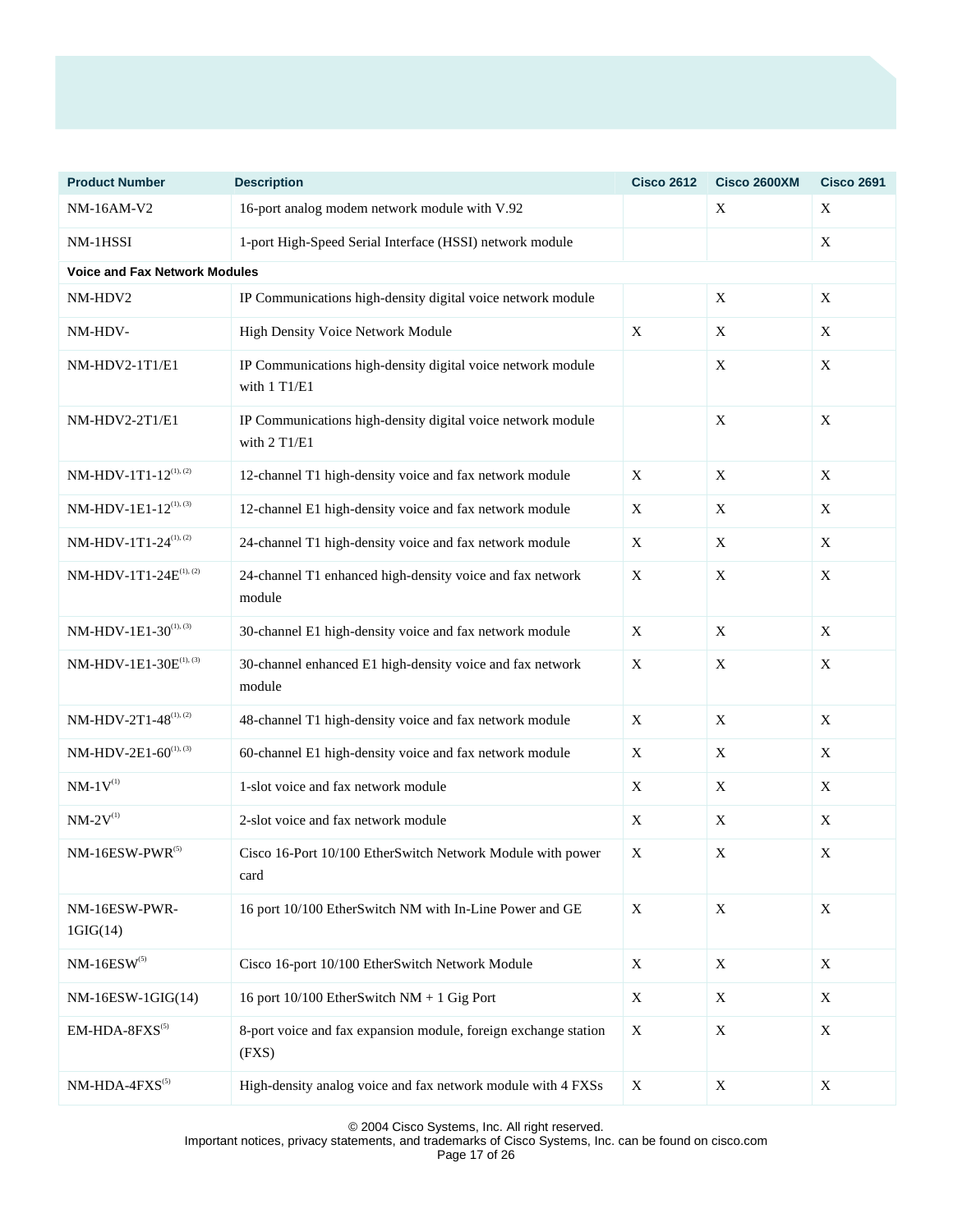| <b>Product Number</b>                           | <b>Description</b>                                                                      | <b>Cisco 2612</b> | <b>Cisco 2600XM</b> | <b>Cisco 2691</b> |
|-------------------------------------------------|-----------------------------------------------------------------------------------------|-------------------|---------------------|-------------------|
| EM-HDA-4FXO <sup>(5)</sup>                      | 4-port voice and fax expansion module, foreign exchange office<br>(FXO)                 | X                 | X                   | X                 |
| $NM-HDV-1J1-30^{(7)}$                           | 1-port 30-channel J1 high-density voice network module                                  | X                 | X                   | X                 |
| $NM$ -HDV-1J1-30 $E^{(7)}$                      | 1-port 30-enhanced channel J1 high-density voice network<br>module                      | X                 | X                   | X                 |
| NM-HDV-FARM-C36 <sup>(10)</sup>                 | Network module 36-port DSP farm bundle                                                  | X11               | X                   | X                 |
| $\text{NM-HDV-FARM-C54}^{(10)}$                 | Network module 54-port DSP farm bundle                                                  | X11               | X                   | X                 |
| NM-HDV-FARM-C90 <sup>(10)</sup>                 | Network module 90-port DSP farm bundle                                                  | X11               | X                   | X                 |
| NM-HD-1V                                        | 1-slot IP Communications voice and fax network module                                   |                   | X                   | X                 |
| NM-HD-2V                                        | 2-slot IP Communications voice and fax network module                                   |                   | X                   | X                 |
| NM-HD-2VE                                       | 2-slot IP Communications enhanced voice and fax network<br>module                       |                   | X                   | X                 |
| <b>CUE Network Modules</b>                      |                                                                                         |                   |                     |                   |
| NM-CUE                                          | <b>Cisco Unity Express Module</b>                                                       |                   | X                   | X                 |
| NM-CUE-EC                                       | Cisco Unity Express Network Module Enhanced Capacity                                    |                   | X                   | X                 |
| Alarm Interface Controller (AIC) Network Module |                                                                                         |                   |                     |                   |
| $NM-AIC-64(6)$                                  | Alarm monitoring and control network module; 64 contact points<br>and 16 control points | X                 | X                   | X13               |
| <b>IDS Network Modules</b>                      |                                                                                         |                   |                     |                   |
| NM-CIDS-K9                                      | Cisco IDS Network Module, 20-GB Integrated Drive Electronics<br>(IDE) hard disk         |                   | X                   | X                 |
| <b>Content-Engine Network Modules</b>           |                                                                                         |                   |                     |                   |
| NM-CE-BP-20G-K9 <sup>(9), (10)</sup>            | Content-engine network module, basic performance, 20-GB IDE<br>hard disk                | X                 | X                   | X                 |
| $\textbf{NM-CE-BP-40G-K9}^{(9),\,(10)}$         | Content-engine network module, basic performance, 40-GB IDE<br>hard disk                | X                 | X                   | X                 |
| NM-CE-BP-80G-K9                                 | Content-engine network module, 80-GB IDE hard disk                                      | X                 | X                   | X                 |
| NM-CE-BP-SCSI-K9 <sup>(9), (10)</sup>           | 2-port E&M voice and fax interface card for voice and fax<br>network module             | $\mathbf X$       | X                   | X                 |
| <b>Network Analysis Modules</b>                 |                                                                                         |                   |                     |                   |
| NM-NAM                                          | Network analysis module                                                                 |                   | $\mathbf X$         | $\mathbf X$       |

Important notices, privacy statements, and trademarks of Cisco Systems, Inc. can be found on cisco.com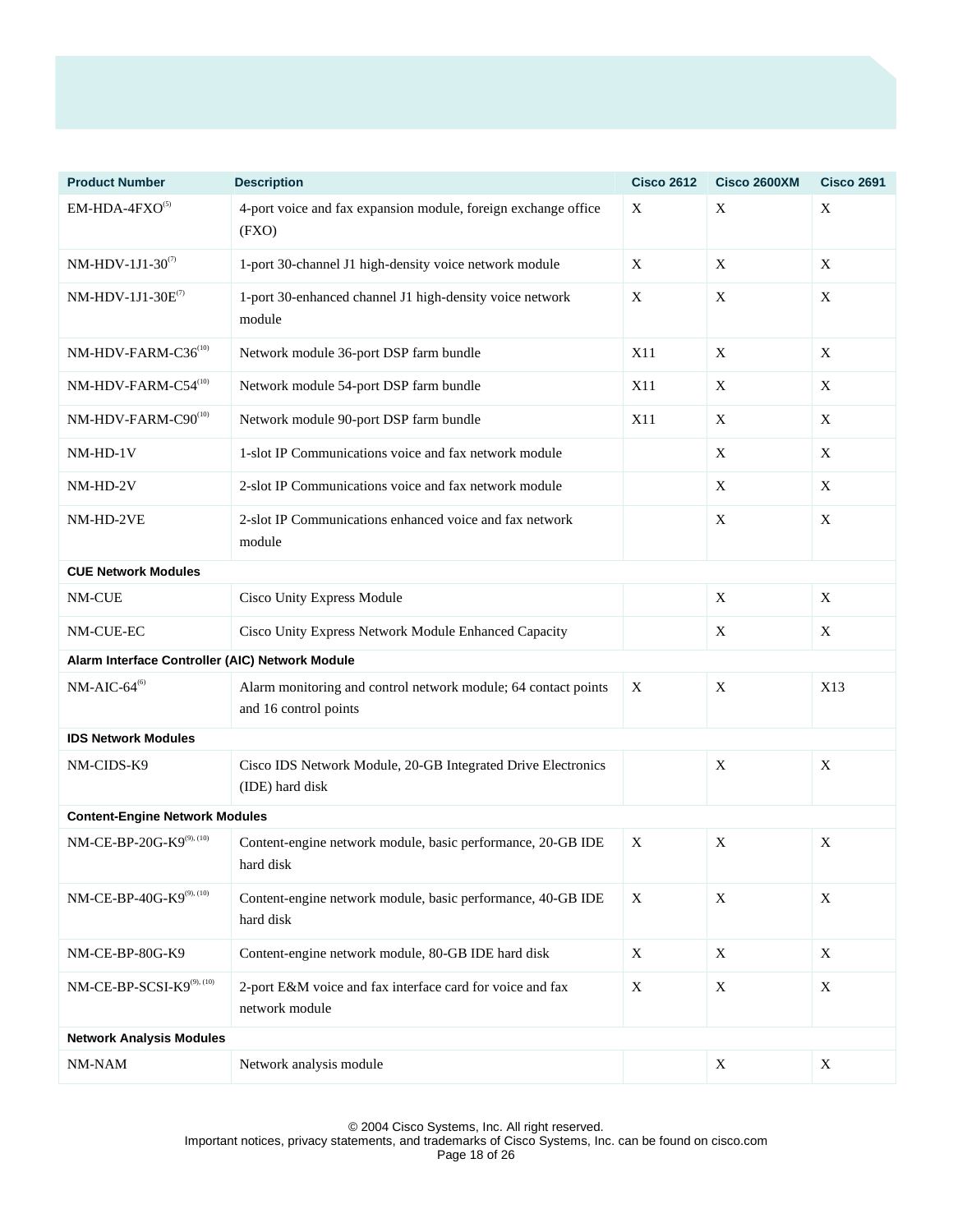| <b>Product Number</b>        | <b>Description</b>                         | <b>Cisco 2612</b> | Cisco 2600XM | <b>Cisco 2691</b> |
|------------------------------|--------------------------------------------|-------------------|--------------|-------------------|
| <b>VSAT Satellite Module</b> |                                            |                   |              |                   |
| NM-1VSAT-GILAT               | Cisco IP VSAT Satellite WAN Network Module |                   |              | X                 |

1. The voice and fax and ATM network modules require a Cisco IOS Plus Software feature set

2. Requires Cisco IOS Software Release 12.05XK, 12.07T, 12.1, 12.1T, 12.2, 12.2T, or later

3. Requires Cisco IOS Software Release 12.07XK, 12.12T, 12.2, 12.2T, or later

4. Requires Cisco IOS Software Release 12.1.2T or later

5. Requires Cisco IOS Software Release 12.2(2)XT, 12.2(8)T, or later

6. Requires Cisco IOS Software Release 12.2(2)XG and 12.2(7)T or later

7. Requires Cisco IOS Software Release 12.2(8)T or later

8. Scheduled for future support on the Cisco 2691

9. Requires Cisco IOS Software Release 12.2(11)YT

10. Requires Cisco IOS Software Release 12.2(13)T

11. Available on Cisco 2650 or Cisco 2651 only

12. Available on Cisco 2650XM or Cisco 2651XM only

13. Requires Cisco IOS Software Release 12.3(2)T or later on the Cisco 2691

14. Requires Cisco IOS Software Release 12.2(2)XT, 12.2(8)T or later

### **Table 6.** Cisco 2600 Series VWICs (VICs supported for use with the voice and fax network modules.)

| <b>Product Number</b>  | <b>Description</b>                                                                                                                                                                                  | <b>Cisco 2612</b> | <b>Cisco 2600XM</b> | <b>Cisco 2691</b> |
|------------------------|-----------------------------------------------------------------------------------------------------------------------------------------------------------------------------------------------------|-------------------|---------------------|-------------------|
| $VIC-2BRI-S/T-TE(1)$   | 2-port BRI S/T terminal equipment voice and fax interface card for<br>voice and fax network module                                                                                                  | X                 | X                   | X                 |
| $VIC-2BRI-NT/TE^{(3)}$ | 2-port BRI (NT and TE) voice interface module                                                                                                                                                       | X                 | X                   | X                 |
| VIC2-2BRI-NT/TE        | 2-port BRI (NT and TE) voice interface module                                                                                                                                                       |                   | X                   | X                 |
| VIC-2FXS               | 2-port FXS voice and fax interface card for voice and fax network<br>module                                                                                                                         | X                 | X                   | $\boldsymbol{X}$  |
| VIC2-2FXS              | Two-port VIC-FXS                                                                                                                                                                                    |                   | X                   | X                 |
| VIC-4FXS/DID           | 4-port FXS voice and fax interface card (Note: The direct-inward-<br>dialing (DID) feature is not supported at this time.)                                                                          |                   | X                   | X                 |
| VIC-2FXO-M $1^{(2)}$   | 2-port FXO voice and fax interface card for voice and fax network<br>module with calling line identification (caller ID) and supervisory<br>disconnect (North American version and other countries) | X                 | X                   | X                 |
| VIC-2FXO               | 2-port FXO voice and fax interface card for voice and fax network<br>module (North American version and other countries)                                                                            | X                 | X                   | X                 |
| VIC2-2FXO              | 2-port VIC-FXO (universal)                                                                                                                                                                          |                   | X                   | $\boldsymbol{X}$  |
| VIC2-4FXO              | 4-port VIC-FXO (universal)                                                                                                                                                                          |                   | X                   | X                 |

© 2004 Cisco Systems, Inc. All right reserved.

Important notices, privacy statements, and trademarks of Cisco Systems, Inc. can be found on cisco.com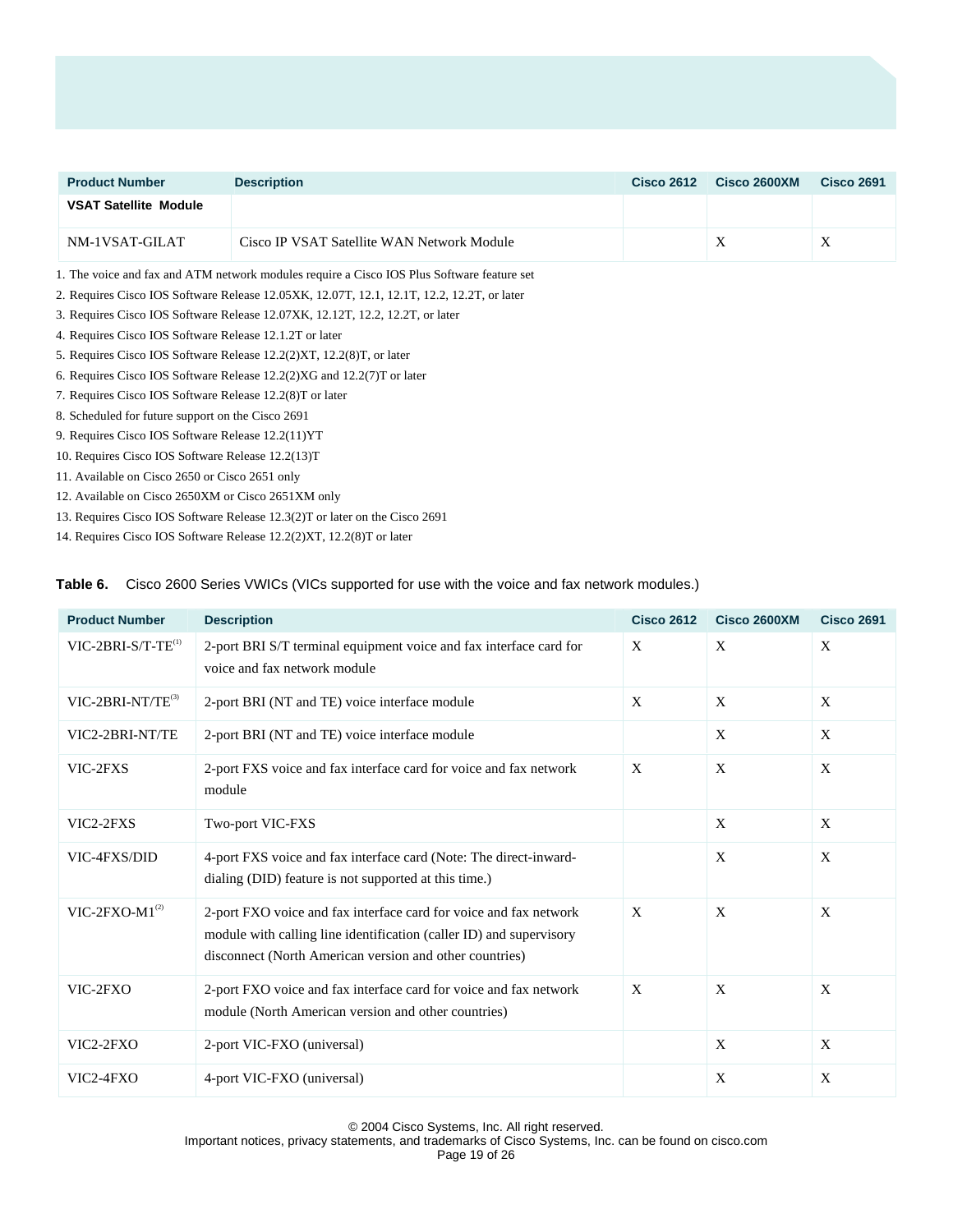| <b>Product Number</b> | <b>Description</b>                                                                                    | <b>Cisco 2612</b> | <b>Cisco 2600XM</b> | <b>Cisco 2691</b> |
|-----------------------|-------------------------------------------------------------------------------------------------------|-------------------|---------------------|-------------------|
| VIC-2FXO-M2 $^{(2)}$  | 2-port FXO voice and fax interface card with caller ID and supervisory<br>disconnect (Europe version) | X                 | X                   | X                 |
| VIC-2FXO-EU           | 2-port FXO voice and fax interface card (Europe version)                                              | X                 | X                   | X                 |
| VIC-2FXO-M3           | 2-port FXO voice and fax interface card for Australia                                                 | X                 | X                   | X                 |
| $VIC-2E/M$            | 2-port E&M voice and fax interface card for voice and fax network<br>module                           | X                 | X                   | X                 |
| $VIC2-2E/M$           | 2-port E&M voice and fax interface card for voice and fax network<br>module                           |                   | X                   | X                 |
| VIC-2DID              | 2-port DID voice and fax interface card                                                               | X                 | X                   | X                 |
| $VIC-2CAMA^{(3)}$     | 2-port Centralized Annotated Message Accounting (CAMA) trunk<br>interface card                        | X                 | X                   | X                 |

1. Supported with Cisco IOS 12.0(3)T or later

2. Supported with Cisco IOS 12.1(2)XH or later

3. Supported with Cisco IOS 12.2(11)T or later

#### **Table 7.** Cisco 2600 Series Multiflex VWANs and WICs

| <b>Product Number</b> | <b>Description</b>                                                              | <b>Cisco 2612</b> | <b>Cisco 2600XM</b> | <b>Cisco 2691</b> |
|-----------------------|---------------------------------------------------------------------------------|-------------------|---------------------|-------------------|
| $VWIC-1MFT-T1(1)$     | 1-port T1/fractional T1 multiflex trunk with CSU and DSU                        | X                 | X                   | X                 |
| VWIC2-1MFT-T1/E1      | 1-Port 2nd Gen Multiflex Trunk Voice/WAN Int. Card -<br>T1/E1                   |                   | $\boldsymbol{X}$    | $\mathbf{X}$      |
| VWIC2-2MFT-T1/E1      | 2-Port 2nd Gen Multiflex Trunk Voice/WAN Int. Card -<br>T1/E1                   |                   | $\boldsymbol{X}$    | $\mathbf{X}$      |
| VWIC2-1MFT-G703       | 1-Port RJ-48 Multiflex Trunk - G.703                                            |                   | X                   | X                 |
| VWIC2-2MFT-G703       | 2-Port 2nd Gen Multiflex Trunk Voice/WAN Int. Card -<br>G.703                   |                   | X                   | X                 |
| $VWIC-2MFT-T1(1)$     | 2-port T1/fractional T1 multiflex trunk with CSU and DSU                        | X                 | X                   | X                 |
| $VWIC-2MFT-T1-DI(1)$  | 2-port T1/fractional T1 multiflex trunk with CSU and DSU<br>and drop and insert | X                 | X                   | X                 |
| $VWIC-1MFT-E1(1)$     | 1-port E1/fractional E1 multiflex trunk with DSU                                | X                 | X                   | X                 |
| VWIC-2MFT- $E1^{(1)}$ | 2-port E1/fractional E1 multiflex trunk with DSU                                | X                 | X                   | X                 |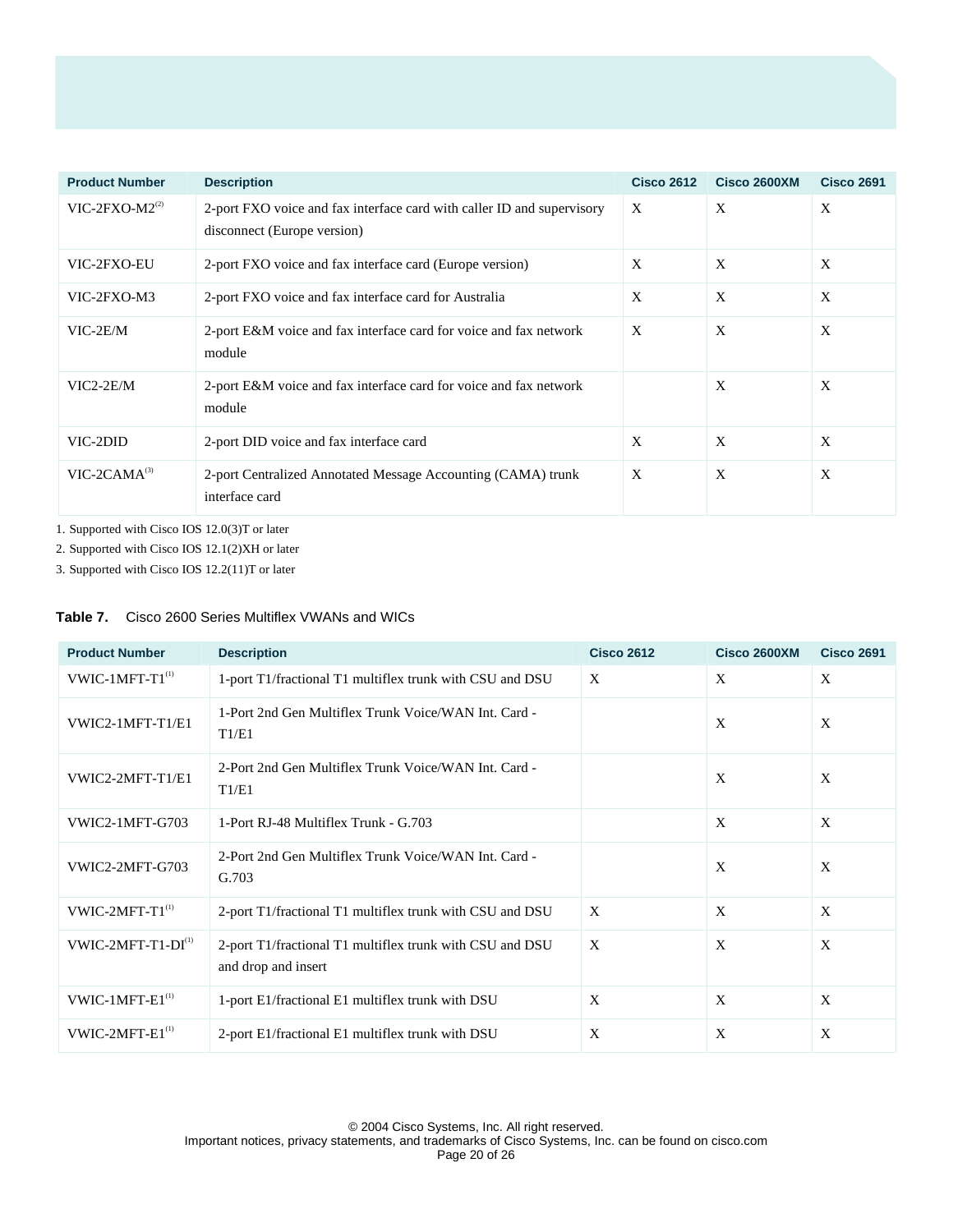| <b>Product Number</b>                  | <b>Description</b>                                                        | <b>Cisco 2612</b> | <b>Cisco 2600XM</b>       | <b>Cisco 2691</b> |
|----------------------------------------|---------------------------------------------------------------------------|-------------------|---------------------------|-------------------|
| $VWIC-2MFT-E1-DI(1)$                   | 2-port E1/fractional E1 multiflex trunk with DSU and drop<br>and insert   | X                 | X                         | X                 |
| VWIC-1MFT-G703 <sup>(2)</sup>          | 1-port G.703 multiflex trunk                                              | X                 | X                         | X                 |
| VWIC-2MFT-G703 <sup>(2)</sup>          | 2-port G703 multiflex trunk                                               | X                 | $\boldsymbol{\mathrm{X}}$ | $\mathbf X$       |
| $WIC-1DSU-T1(1), (6)$                  | T1/fractional T1 CSU and DSU                                              | $\mathbf X$       | $\mathbf X$               | X                 |
| WIC-1DSU-T1-V2                         | T1/fractional T1 CSU and DSU (replaces WIC-1DSU-T1)                       |                   | $\mathbf X$               | X                 |
| $WIC-1DSU-56K^{(4)}$                   | 1-port 4-wire 56- and 64-kbps CSU and DSU                                 | X                 | X                         | X                 |
| $WIC-1T^{(6)}$                         | 1-port high-speed serial                                                  | X                 | X                         | X                 |
| WIC-2T                                 | 2-port high-speed serial                                                  | $\mathbf X$       | $\mathbf X$               | X                 |
| WIC-2A/S                               | 2-port async/sync serial                                                  | $\mathbf X$       | X                         | $\mathbf X$       |
| $WIC-1B-S/T$                           | 1-port ISDN BRI                                                           | $\mathbf X$       | X                         | X                 |
| $WIC-1B-S/T-V3$                        | 1-Port ISDN WAN interface card (Dial and leased line)                     |                   | $\mathbf X$               | $\mathbf X$       |
| $WIC-1B-U-V2$                          | 1-port ISDN BRI with NT1                                                  | $\mathbf X$       | $\mathbf X$               | X                 |
| $WIC-1AM$ <sup>(5)</sup>               | 1-port analog modem interface card                                        | X                 | X                         | X                 |
| $WIC-2AM(5)$                           | 2-port analog modem interface card                                        | $\boldsymbol{X}$  | X                         | X                 |
| $WIC-1ADS(3)$                          | 1-port ADSL over basic telephone service WAN interface                    | X                 | $\mathbf X$               | X                 |
| WIC-1ADSL-DG                           | 1-port ADSL over basic telephone service WAN interface<br>with dying gasp |                   | X                         | X                 |
| WIC-1ADSL-I-DG                         | 1-port ADSL over ISDN WAN interface                                       |                   | X                         | X                 |
| $\text{WIC-1}\text{SHDSL}^{(4),\,(6)}$ | 1-port G.SHDSL WAN interface                                              | X                 | X                         | X                 |
| WIC-1SHDSL-V2                          | 1-Port G.SHDSL WIC with 4-wire support                                    |                   | $\mathbf X$               | X                 |
| WIC-1SHDSL-V3                          | One port G.shdsl WIC with 4-wire support                                  |                   | X                         | $\mathbf X$       |

1. Requires Cisco IOS Software Release 12.0(5)XK or later

2. Requires Cisco IOS Software Release 12.1(1)T or later

3. Requires Cisco IOS Software Release 12.1(5)YB, 12.2(2)XK, 12.2(4)T, or later

4. Requires Cisco IOS Software Release 12.2(4)XL or later

5. Requires Cisco IOS Software Release 12.2(2)XB or later

6. Requires Cisco IOS Software Release 12.2(11)YT or 12.2(13)T or later for Cisco 2691

**Table 8.** Cisco 2600 Series AIMs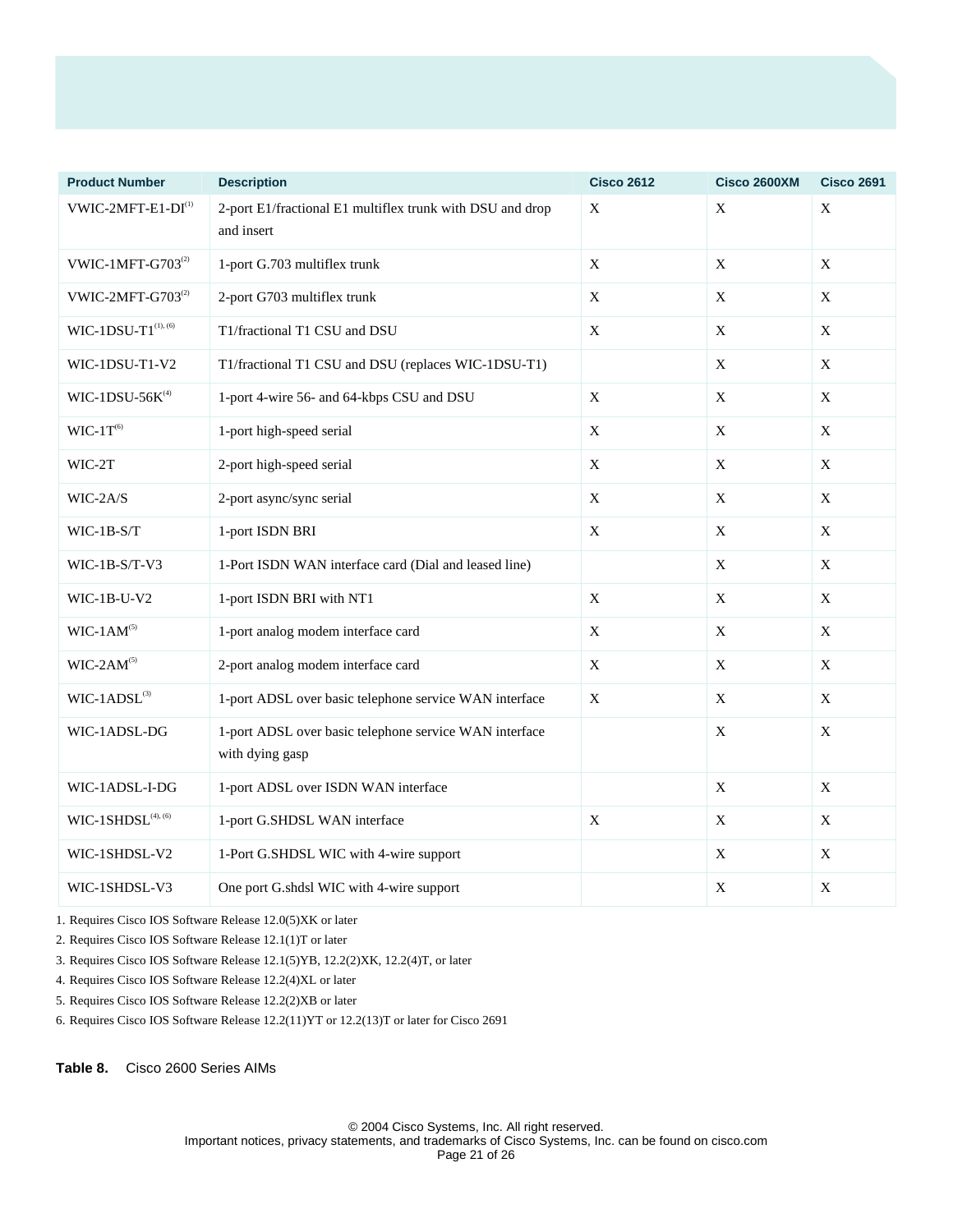| <b>Product Number</b>           | <b>Description</b>                                                                                                                               | <b>Cisco 2612</b> | <b>Cisco 2600XM</b> | <b>Cisco 2691</b> |
|---------------------------------|--------------------------------------------------------------------------------------------------------------------------------------------------|-------------------|---------------------|-------------------|
| AIM-COMPR2                      | Data compression AIM for Cisco 2600 Series                                                                                                       | X                 | X                   |                   |
| AIM-COMPR2-V2                   | 8-Mbps compression AIM                                                                                                                           |                   | X                   |                   |
| AIM-COMPR4 <sup>(2)</sup>       | Data compression AIM for Cisco 2691, Cisco 3660, and Cisco 3700<br>Series                                                                        |                   |                     | X                 |
| AIM-VPN/BP                      | DES/3DES data VPN encryption AIM for Cisco 2600 Series                                                                                           | X                 | X                   |                   |
| AIM-VPN/BPII                    | DES/3DES/AES VPN encryption and compression module for<br>Cisco 2600XM                                                                           |                   | X                   |                   |
| AIM-VPN/BPII-PLUS               | DES/3DES/AES VPN encryption and compression module for<br>Cisco 2600XM                                                                           |                   | X                   |                   |
| $AIM-VPN/EP(1)$                 | DES/3DES data VPN encryption AIM for Cisco 2600 Series                                                                                           | X                 | X                   | X                 |
| AIM-VPN/EPII(3)                 | DES/3DES/AES VPN encryption and compression module for<br>Cisco 2691 and Cisco 3725                                                              |                   |                     | X                 |
| AIM-VPN/EPII-PLUS               | DES/3DES/AES VPN encryption and compression module for<br>Cisco 2691 and Cisco 3725                                                              |                   |                     | X                 |
| $AIM-ATM^{(2)}$                 | High-performance ATM AIM                                                                                                                         | X                 | X                   | X                 |
| AIM-VOICE-30 <sup>(2)</sup>     | 30-channel T1/E1 digital voice module (requires Cisco IOS<br>Software Release 12.2(2)XB or later)                                                | X                 | X                   | X                 |
| AIM-ATM-VOICE-30 <sup>(2)</sup> | ATM segmentation and reassembly (SAR) and 30-channel T1/E1<br>digital voice module (requires Cisco IOS Software Release<br>$12.2(2)XB$ or later) | $\mathbf X$       | X                   | X                 |
| <b>AIM-CUE</b>                  | Unity Express AIM -price includes 12 mailbox                                                                                                     |                   | X                   | X                 |

1. Recommended with the Cisco 2650, Cisco 2650XM, and Cisco 2691 only

2. Requires Cisco IOS Software Release 12.2(11)YT; 12.2(13)T for Cisco 2691

3. Requires Cisco IOS Software Release 12.2(13)T for Cisco 2691

#### **Table 9.** Cisco 2600 Series PVDMs

| <b>Product Number</b> | <b>Description</b>                                | <b>Cisco 2612</b> | Cisco 2600XM | <b>Cisco 2691</b> |
|-----------------------|---------------------------------------------------|-------------------|--------------|-------------------|
| $PVDM2-16^{(1)}$      | 16-channel packet voice and fax DSP module (PVDM) |                   | X            | X                 |
| $PVDM2-32^{(1)}$      | 32-channel PVDM                                   |                   | X            | X                 |
| $PVDM2-48^{(1)}$      | 48-channel PVDM                                   |                   | X            | X                 |
| $PVDM2-64^{(1)}$      | 64-channel PVDM                                   |                   | X            | X                 |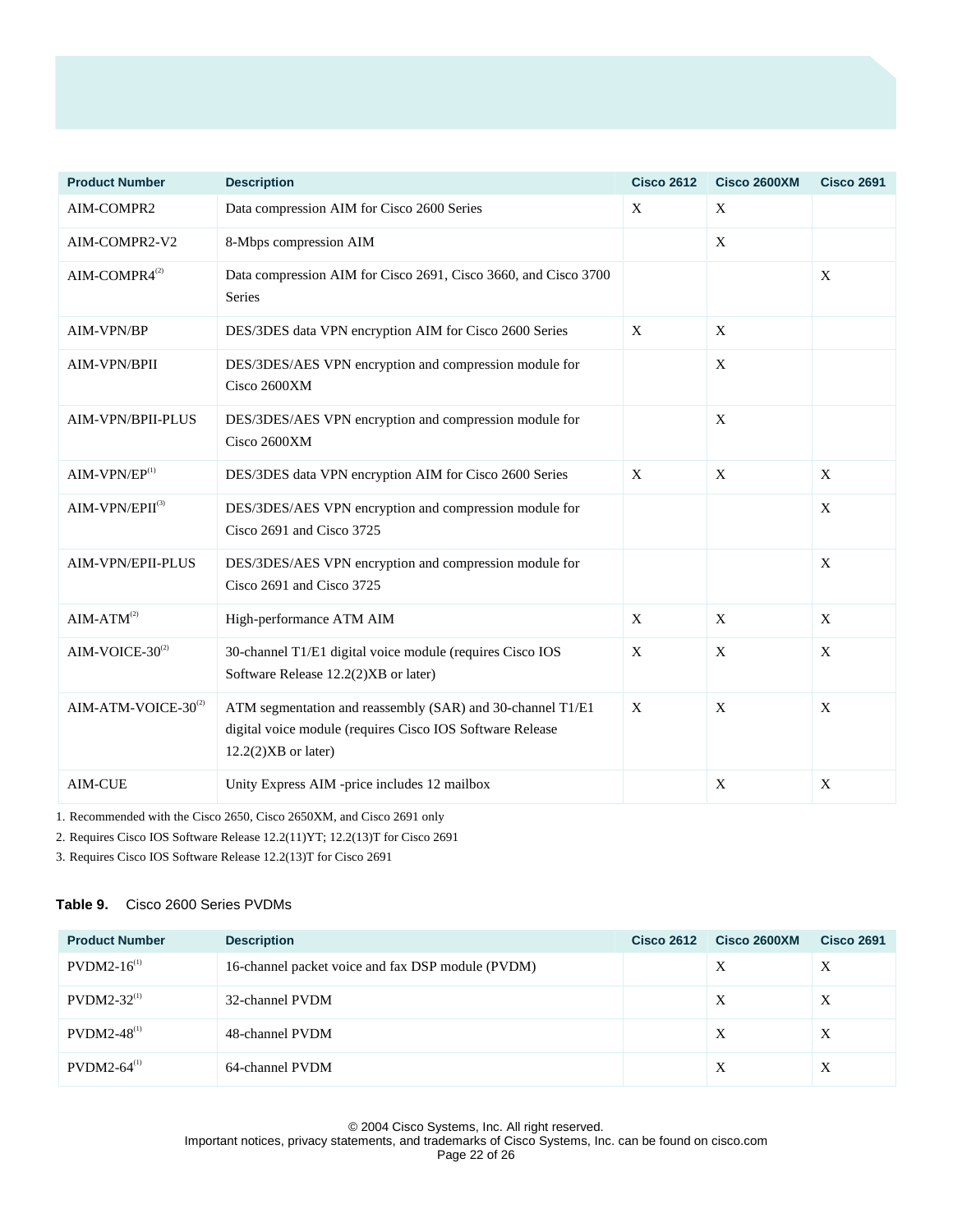1. PVDM2s can be used only in conjunction with the high-density digital voice (HDV2) network modules.

#### **ORDERING INFORMATION**

To place an order, visit the Cisco Ordering Home Page.

#### **Table 10.** Ordering Information

| <b>Product Name</b>                                                                                                   | <b>Part Number</b> |
|-----------------------------------------------------------------------------------------------------------------------|--------------------|
| Cisco 10/100 Ethernet Router with Cisco IOS IP Software, 32F/128D                                                     | CISCO2610XM        |
| Cisco 10/100 Ethernet Router with Cisco IOS IP Software, 32F/128D—DC                                                  | CISCO2610XM-DC     |
| Cisco 10/100 Ethernet Router with Cisco IOS IP Software-use, 32F/128D—with external redundant power supply            | CISCO2610XM-RPS    |
| Cisco 2610XM Terminal Server Bundle, 32F/128D                                                                         | CISCO2610XM-16TS   |
| Cisco Dual 10/100 Ethernet Router with Cisco IOS IP Software, 32F/128D                                                | CISCO2611XM        |
| Cisco Dual 10/100 Ethernet Router with Cisco IOS IP Software, 32F/128D-DC                                             | CISCO2611XM-DC     |
| Cisco Dual 10/100 Ethernet Router with Cisco IOS IP Software-use, 32F/128D—with external redundant power<br>supply    | CISCO2611XM-RPS    |
| Cisco 2611XM, 36-phone CCME, NM-HD-2V, 256D/32F, Add FXO VIC                                                          | CISCO2611XM-V-CCME |
| Cisco Mid-Performance 10/100 Ethernet Router with Cisco IOS IP Software, 32F/128D                                     | CISCO2620XM        |
| Cisco Mid-Performance 10/100 Ethernet Router with Cisco IOS IP Software, 32F/128D-DC                                  | CISCO2620XM-DC     |
| Cisco Mid-Performance 10/100 Ethernet Router with Cisco IOS IP Software, 32F/128D—redundant power<br>supply ADPT      | CISCO2620XM-RPS    |
| Cisco Mid-Performance Dual 10/100 Ethernet Router with Cisco IOS IP Software, 32F/128D                                | <b>CISCO2621XM</b> |
| Cisco Mid-Performance Dual 10/100 Ethernet Router with Cisco IOS IP Software, 32F/128D—DC                             | CISCO2621XM-DC     |
| Cisco Mid-Performance Dual 10/100 Ethernet Router with Cisco IOS IP Software, 32F/128D—redundant power<br>supply ADPT | CISCO2621XM-RPS    |
| Cisco High-Performance 10/100 Modular Router with Cisco IOS IP Software, 32F/256D                                     | CISCO2650XM        |
| Cisco High-Performance 10/100 Modular Router with Cisco IOS IP Software, 32F/256D-DC NEBs                             | CISCO2650XM-DC     |
| Cisco High-Performance 10/100 Modular Router with Cisco IOS IP Software, 32F/256D—redundant power<br>supply ADPT      | CISCO2650XM-RPS    |
| Cisco High-Performance Dual 10/100 Modular Router with Cisco IOS IP Software, 32F/256D                                | CISCO2651XM        |
| Cisco High-Performance Dual 10/100 Modular Router with IP, 32F/256D-DC NEB                                            | CISCO2651XM-DC     |
| Cisco High-Performance Dual 10/100 Modular Router with IP, 32F/256D—redundant power supply ADPT                       | CISCO2651XM-RPS    |
| Cisco 2651XM, AIM-VOICE-30, Cisco IOS IP Voice, 256D/32F                                                              | CISCO2651XM-V      |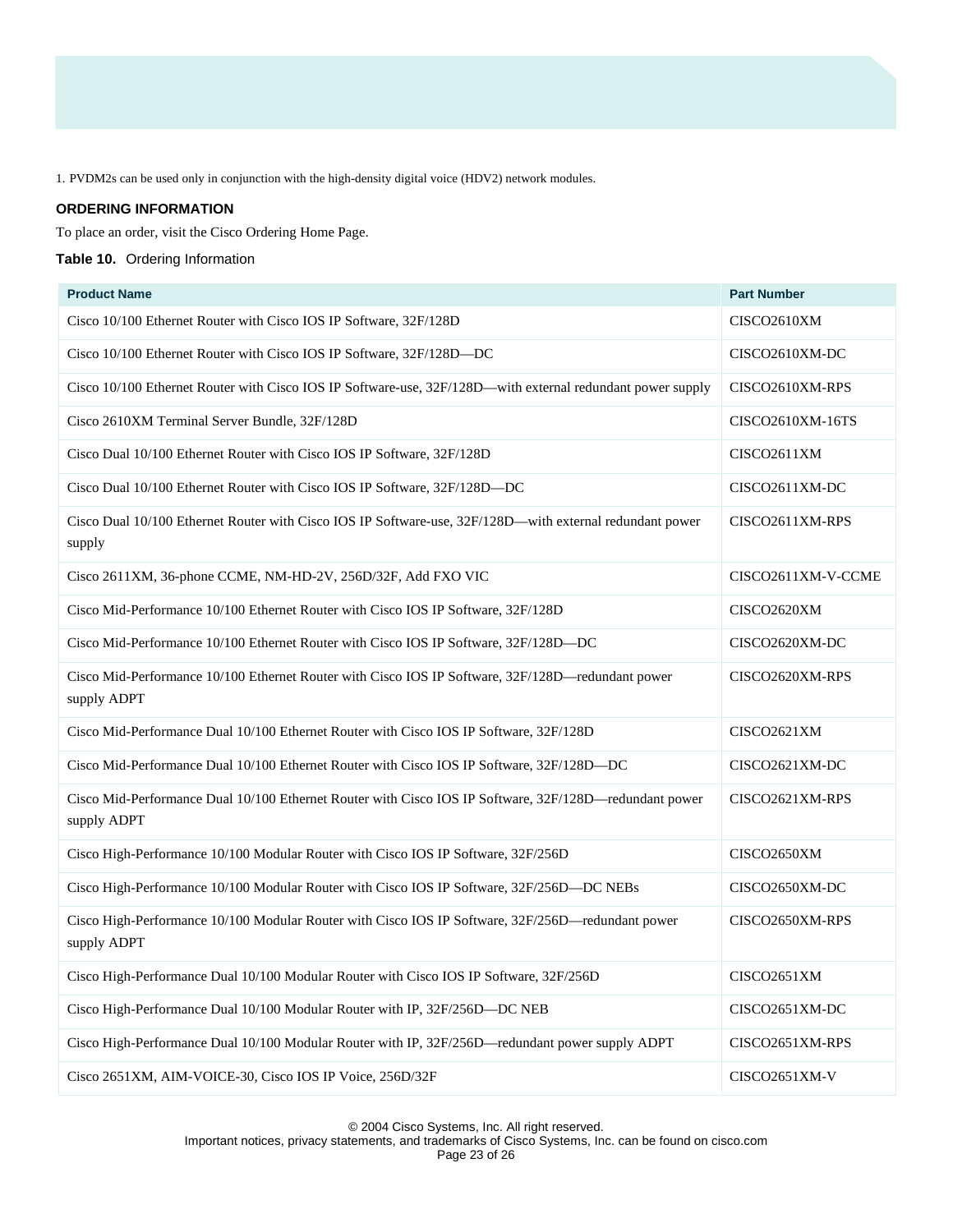| <b>Product Name</b>                                                                                                             | <b>Part Number</b>   |
|---------------------------------------------------------------------------------------------------------------------------------|----------------------|
| Cisco 2651XM, FL-SRST-MEDIUM, AIM-VOICE-30, IP Voice, 256D/32F                                                                  | CISCO2651XM-V-SRST   |
| Cisco 2651XM, 48-phone CCME, AIM-ATM-VOICE30, 256D/32F, add VWIC                                                                | CISCO2651XM-V-CCME   |
| Cisco High-Performance 10/100 Dual Ethernet Router with 3 WIC slots, 1 network module, 32F/256D                                 | <b>CISCO2691</b>     |
| Cisco 2691 Router with Universal Power Supply 24/48 volts, 32F/256D                                                             | CISCO2691-DC-U       |
| Cisco High-Performance 10/100 Dual Ethernet Router with 3 WIC slots, 1 network module, 32F/256D-<br>redundant power supply ADPT | <b>CISCO2691-RPS</b> |
| Cisco Ethernet/Token-Ring Modular Router with Cisco IOS IP Software, 8F/32D                                                     | CISCO2612            |
| Cisco Ethernet/Token Ring Modular Router with Cisco IOS IP Software, 8F/32D-DC                                                  | CISCO2612-DC         |
| Cisco Ethernet/Token Ring Modular Router with Cisco IOS IP Software, 8F/32D-RPS                                                 | <b>CISCO2612-RPS</b> |
| Cisco 2611XM VPN Bundle, AIM-VPN/BPII-PLUS/2FE/IOSAdvancedIP/256DRAM                                                            | C2611XM-2FE/VPN/K9   |
| Cisco 2621XM VPN Bundle, AIM-VPN/BPII-PLUS/2FE/IOSAdvancedIP/256DRAM                                                            | C2621XM-2FE/VPN/K9   |
| Cisco 2651XM VPN Bundle, AIM-VPN/BPII-PLUS/2FE/IOSAdvancedIP/256DRAM                                                            | C2651XM-2FE/VPN/K9   |
| Cisco 2691 VPN Bundle, AIM-VPN/EPII-PLUS, AdvancedIP, 256DRAM                                                                   | C2691-VPN/K9         |
| Cisco 2691 V3PN Bundle, AIM-VPN/EPII-PLUS, AIM-ATM-VOICE-30, Adv Cisco IOS IP Software, 32F,<br>256D                            | C2691-V3PN/K9        |
| Cisco 2611XM ADSL Bundle, WIC-1ADSL, 2FE, SP Services, 32F, 256D                                                                | CISCO2611XM-ADSL     |
| Cisco 2621XM-ADSL Bundle, WIC-1ADSL, 2FE, SP Services, 32F, 256D                                                                | CISCO2621XM-ADSL     |
| Cisco 2651XM-ADSL Bundle, WIC-1ADSL, 2FE, SP Services, 32F, 256D                                                                | CISCO2651XM-ADSL     |
| Cisco 2611XM-SHDSL Bundle, WIC-1SHDSL-V2, SP Services, 32F, 256D                                                                | CISCO2611XM-SHDSL    |
| Cisco 2621XM-SHDSL Bundle, WIC-1SHDSL-V2, SP Services, 32F, 256D                                                                | CISCO2621XM-SHDSL    |
| Cisco 2651XM-SHDSL Bundle, WIC-1SHDSL-V2, SP Services, 32F, 256D                                                                | CISCO2651XM-SHDSL    |

#### **SOFTWARE DOWNLOAD**

Visit the Cisco Software Center to download Cisco IOS Software.

#### **SERVICE AND SUPPORT**

Cisco Systems offers a wide range of services programs to accelerate customer success. These innovative services programs are delivered through a unique combination of people, processes, tools, and partners, resulting in high levels of customer satisfaction. Cisco services help you protect your network investment, optimize network operations, and prepare the network for new applications to extend network intelligence and the power of your business. For more information about Cisco Services, see Cisco Technical Support Services or Cisco Advanced Services.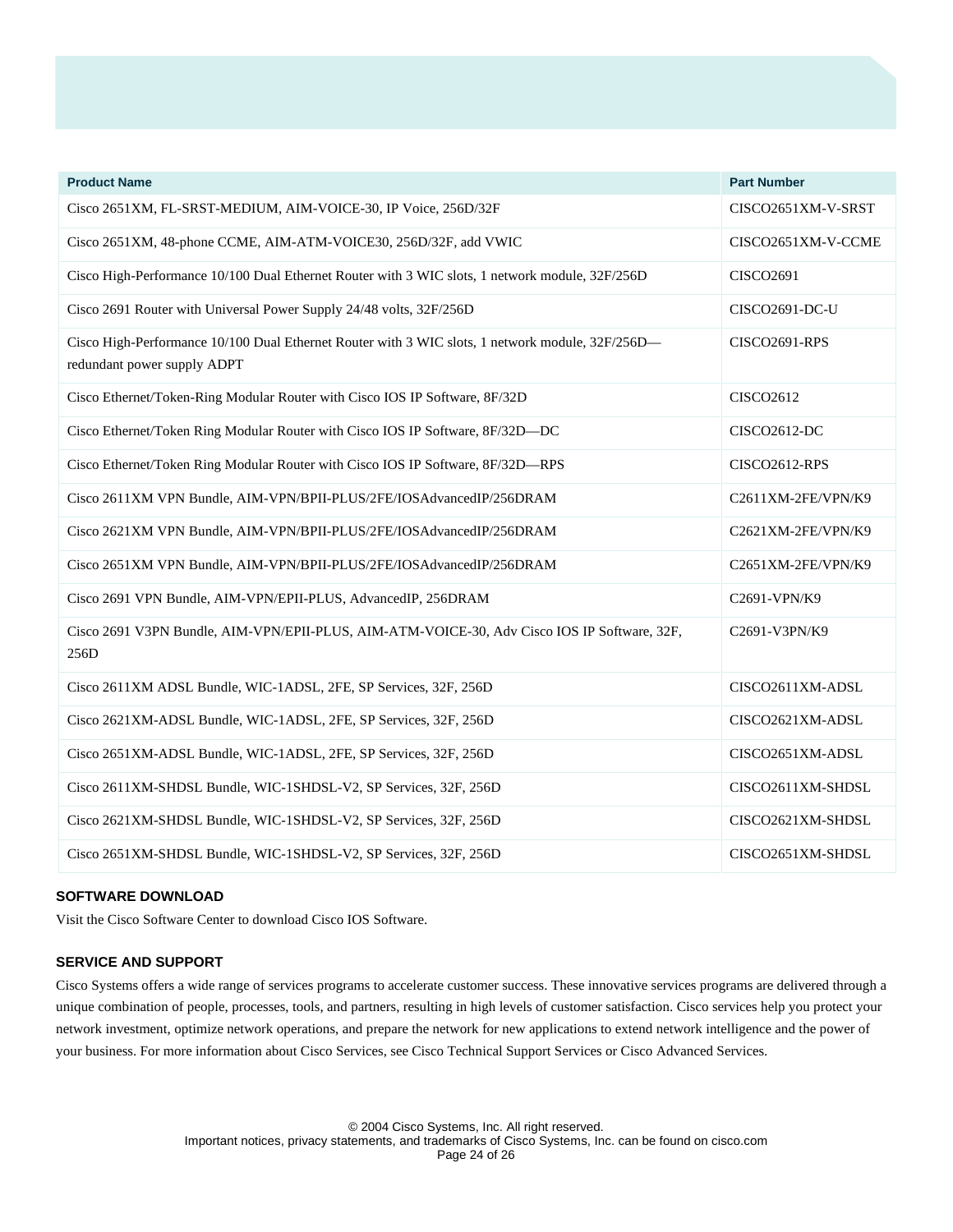#### **FOR MORE INFORMATION**

For more information about the Cisco 2600 Series, visit: [http://www.cisco.com](http://www.cisco.com/) or contact your local account representative.



**Corporate Headquarters**  Cisco Systems, Inc. 170 West Tasman Drive San Jose, CA 95134-1706 USA www.cisco.com Tel: 408 526-4000 800 553-NETS (6387) Fax: 408 526-4100

**European Headquarters**  Cisco Systems International BV Haarlerbergpark Haarlerbergweg 13-19 1101 CH Amsterdam The Netherlands www-europe.cisco.com Tel: 31 0 20 357 1000 Fax: 31 0 20 357 1100

**Americas Headquarters**  Cisco Systems, Inc. 170 West Tasman Drive San Jose, CA 95134-1706 USA www.cisco.com Tel: 408 526-7660 Fax: 408 527-0883

# **Asia Pacific Headquarters**

Cisco Systems, Inc. 168 Robinson Road #28-01 Capital Tower Singapore 068912 www.cisco.com Tel: +65 6317 7777 Fax: +65 6317 7799

Cisco Systems has more than 200 offices in the following countries and regions. Addresses, phone numbers, and fax numbers are listed on **the Cisco Web site at [www.cisco.com/go/offices.](http://www.cisco.com/go/offices)** 

Argentina • Australia • Austria • Belgium • Brazil • Bulgaria • Canada • Chile • China PRC • Colombia • Costa Rica • Croatia • Cyprus Czech Republic • Denmark • Dubai, UAE • Finland • France • Germany • Greece • Hong Kong SAR • Hungary • India • Indonesia • Ireland Israel • Italy • Japan • Korea • Luxembourg • Malaysia • Mexico • The Netherlands • New Zealand • Norway • Peru • Philippines • Poland Portugal • Puerto Rico • Romania • Russia • Saudi Arabia • Scotland • Singapore • Slovakia • Slovenia • South Africa • Spain • Sweden Switzerland • Taiwan • Thailand • Turkey • Ukraine • United Kingdom • United States • Venezuela • Vietnam • Zimbabwe

Copyright © 2004 Cisco Systems, Inc. All rights reserved. CCIP, CCSP, the Cisco Powered Network mark, Cisco Unity, Follow Me Browsing, FormShare, and StackWise are trademarks of Cisco Systems, Inc.; Changing the Way We Work, Live, Play, and Learn, and iQuick Study are service marks of Cisco Systems, Inc.; and Aironet, ASIST, BPX, Catalyst, CCDA, CCDP, CCIE, CCNA, CCNP, Cisco, the Cisco Certified Internetwork Expert logo, Cisco IOS, the Cisco IOS logo, Cisco Press, Cisco Systems, Cisco Systems Capital, the Cisco Systems logo, Empowering the Internet Generation, Enterprise/Solver, EtherChannel, EtherSwitch, Fast Step, GigaStack, Internet Quotient, IOS, IP/TV, iQ Expertise, the iQ logo, iQ Net Readiness Scorecard, LightStream, Linksys, MGX, MICA, the Networkers logo, Networking Academy, Network Registrar, *Packet*, PIX, Post-Routing, Pre-Routing, RateMUX, Registrar, ScriptShare, SlideCast, SMARTnet, StrataView Plus, Stratm, SwitchProbe, TeleRouter, The Fastest Way to Increase Your Internet Quotient, TransPath, and VCO are registered trademarks of Cisco Systems, Inc. and/or its affiliates in the United States and certain other countries.

All other trademarks mentioned in this document or Web site are the property of their respective owners. The use of the word partner does not imply a partnership relationship between the word partnership relationship betwe Important notices, privacy statements, and trademarks of Cisco Systems, Inc. compared on comparison  $\sim$ Cisco and any other company. (0402R) 204106.13\_ETMG\_KW\_12.04